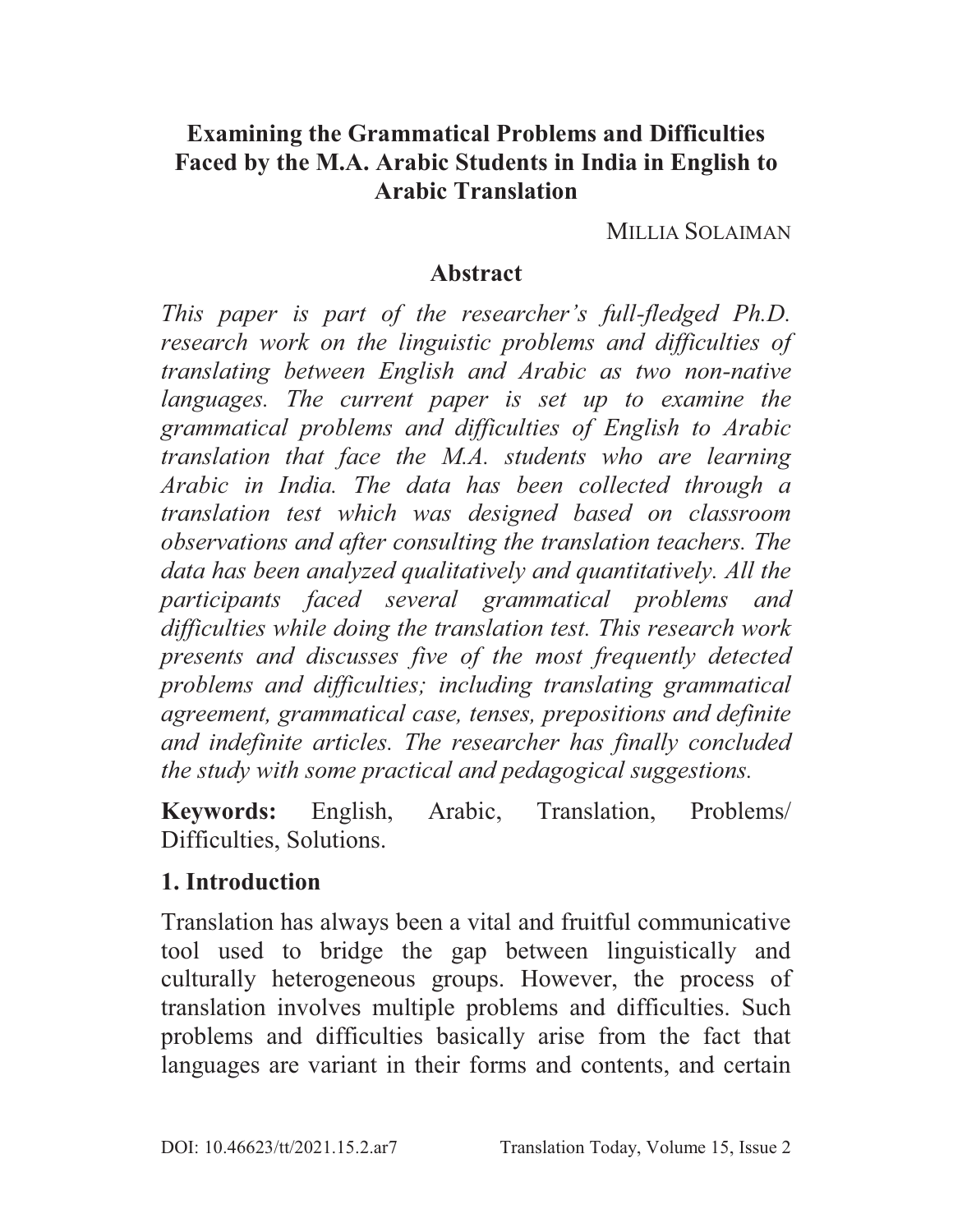linguistic items, stylistic features and cultural aspects are present in one language but absent in the other.

All definitions of translation (See; for example, Jakobson (1959/2012: 233), Catford (1965:1), Nida and Taber (1969: 12), Reiss (1971/2000: 160), Newmark (1981: 7) et al have a consensus that translation is the process of reproducing the semantic content of one language (source language; SL) in the structure of another language (target language; TL). In the majority of translation instances, SL is a second language (L2) or foreign language (FL) and TL is the mother tongue (MT/ L1) of the translator. It is agreed upon that translators face less problems and difficulties when they translate something written in an L2 or FL into their MT than when they translate in the reverse direction (Munday 2008). However, less attention has been given to these cases in which neither the SL nor the TL is the translator's native language. What gives this study its significance is that it is directed to this type of translators as they are of a special case. It particularly aims at finding out the grammatical difficulties faced by the M.A. students who learn Arabic in India. This study is also directed to the teaching staff of these students to help give them an idea of the problems that their students encounter.

Every year, the M.A. students of the Arabic centres/ departments at various Indian universities have to study some English-Arabic translation courses. This is in addition to having several courses in Arabic grammar and structure. These students usually have to produce adequate English to Arabic translations based on the courses they have studied. However, the majority of these students still face many grammatical problems and difficulties that result in poor-structured translations of any text they are assigned. These difficulties can be attributed to the divergent grammatical structures of English and Arabic and to the fact that neither English nor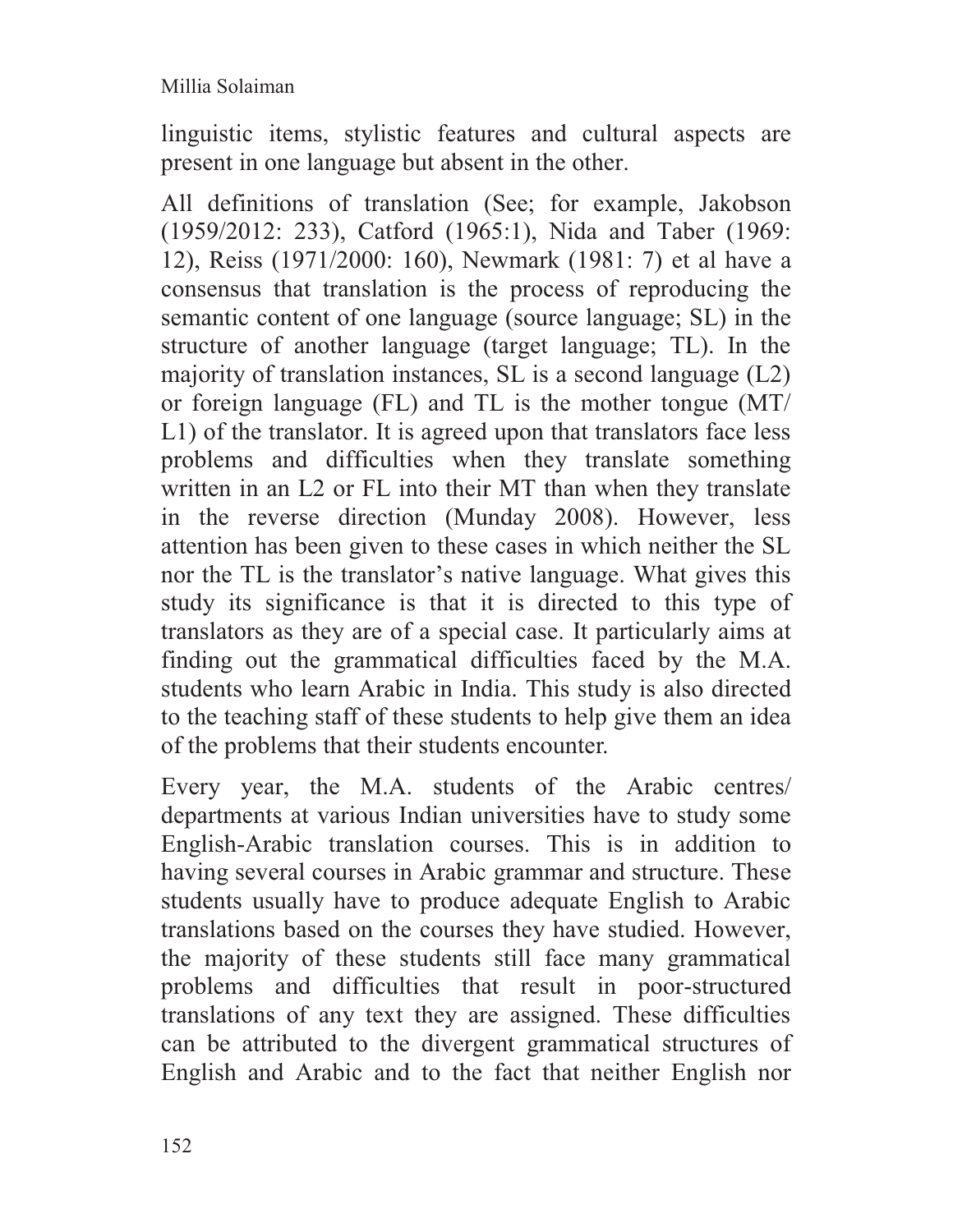Arabic is the students' native language. For these students, English is an L2 and Arabic is an FL. This makes the difficulties in translating English into Arabic more complicated for them to handle. To the best of our knowledge, little or no studies have been directed to examining the grammatical difficulties of English to Arabic translation that this special group of students face.

Against this backdrop, this study aims at answering one major question: What are the grammatical problems and difficulties that the M.A. Arabic students in India face when they translate from English into Arabic?

## **2. Theoretical Framework and Previous Studies**

# **2.1 Translation Problems and Difficulties**

Despite the invaluable role that translation played in the past and continues to play in the age of globalisation, it has only recently emerged as a new field of study and has become the focal point for researchers and scholars. Most of these scholars agree that the basic aim of translation is to achieve a relationship of equivalence between the ST and the TT. However, finding the most appropriate linguistic and extralinguistic equivalence between one language and the other may sometimes be a source of problems and difficulties. Such problems and difficulties can unacceptably affect the content of the ST and/or the form and quality of the translated text. Although some scholars differentiate between translation as a problem and translation as a difficulty. For example, Nord (2005) defines 'translation problems' as the issues that form challenges to all translators who are working on a particular language combination and 'translation difficulties' as the challenges that face the individual translator due to their education, experience or cultural background. However, in this study, we will use the two terms interchangeably to refer to any point - regardless of its intensity and degree of severity -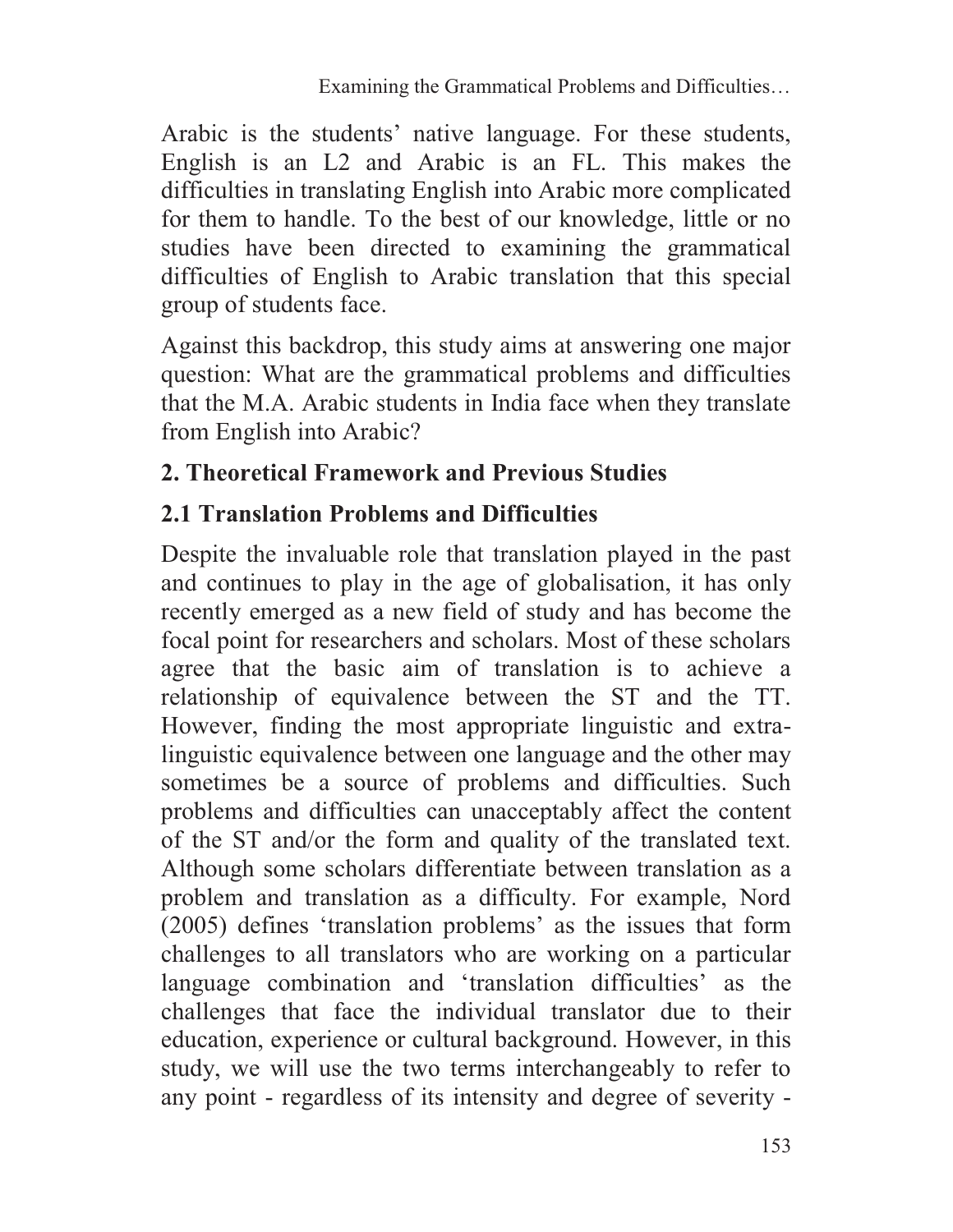that hinders the students from producing optimum translations. The consequence of such difficulty is the unacceptable transferring of the meaning and/or form of the ST word, phrase, sentence or even whole text from one language into another and/or the incorrect application of the TL grammatical rules, resulting in serious errors.

At the earlier stages of its development, translation studies were basically prescriptive, focusing on the aim of translation and how to translate. However, translation studies became more theoretical and the focus shifted to the description of translation problems and difficulties with the help of language studies in the  $20<sup>th</sup>$  century (Munday 2008). This has intrigued many researchers to investigate the areas of difficulty in translation learning and teaching as well as in the practice of translation and to design corresponding strategies to overcome the flaws detected. For example:

Nida (1976) classifies translation problems into two categories: problems of content and problems of form. These two categories are related to the problems in analyzing the structure of the ST and/or comprehending its message, and to the problems in transferring that same message in the TL through well-structured sentences.

Nord (1991: 151) introduces four categories of translation problems:

- 1. Text-specific translation problems: they arise from the particular features of the source text; e.g. a play on words.
- 2. Pragmatic translation problems: they arise from the nature of the translation task itself; e.g. the recipient orientation of the text.
- 3. Cultural translation problems: they arise from the differences in norms and conventions between the source and the target culture; e.g. text-type conventions.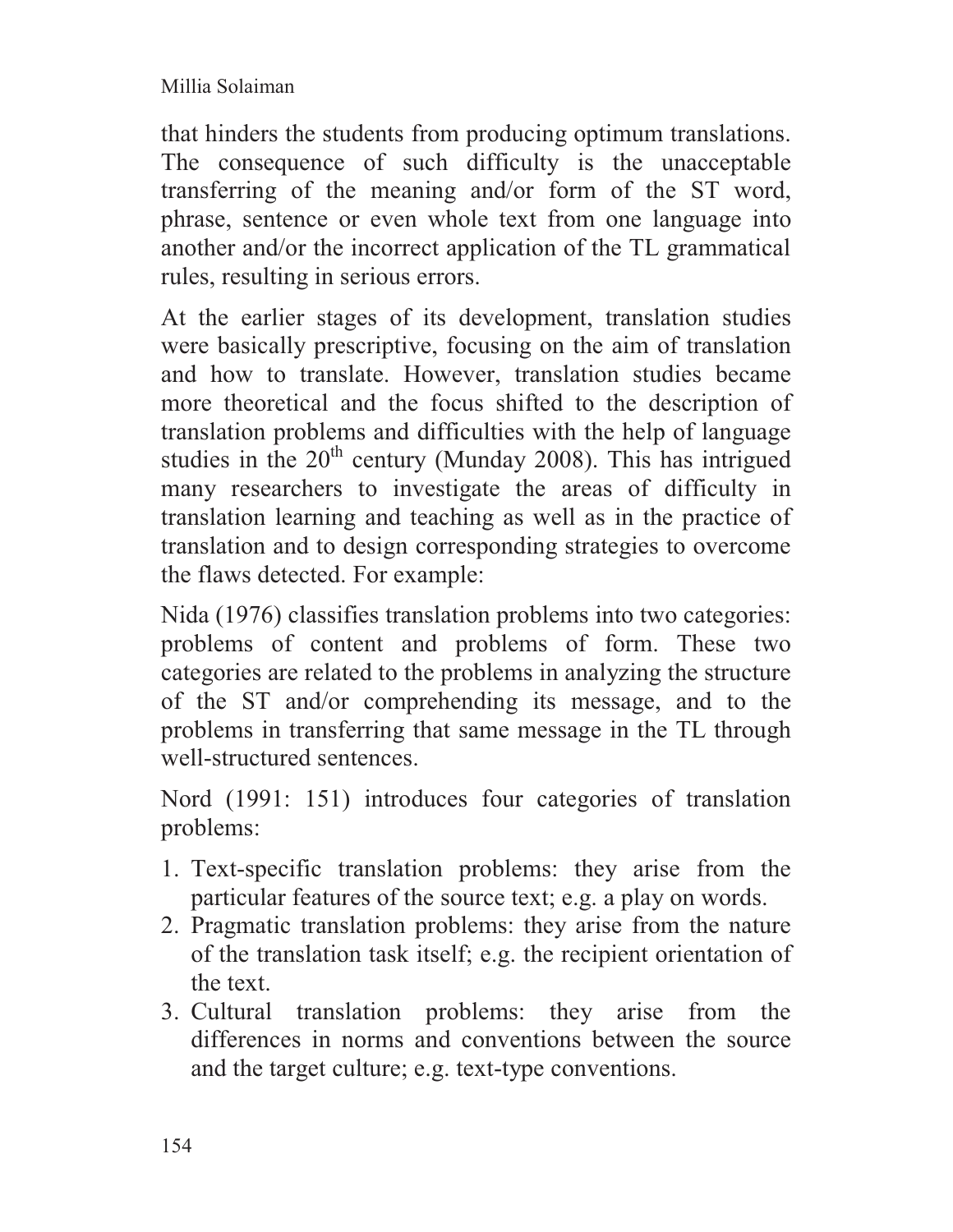4. Linguistic translation problems: they arise from the structural differences between the source language and the target language.

Newmark (1980) considers that the most typical and frequent translation problems are related to language features and translation strategies.

Bastin (2000: 236) reduces all kinds of translation errors into two main categories:

- 1. Meaning-based errors which he attributes to problems in source text analysis.
- 2. Language-based errors which he attributes to inadequate competence in the source and/or target languages.

## **2.2 Previous Studies on English-Arabic Translation Problems and Difficulties**

The area that deals with the problems and difficulties of translation, whether they are due to translation teaching, learning, or practice, has become one of the most investigated areas of Translation Studies. However, almost all the studies in this area focus on translation as a transfer of meaning from a source language (usually a foreign or second language) into a target language (usually the mother or the first language of the translator) or vice versa. Examples of the studies on English-Arabic translation problems/difficulties include: Ghazala (1995) who views English-Arabic translation as a subject that creates problems of different types (grammatical, lexical, stylistic and phonological) to Arab students; Al Ghussain (2003) who relates the English-Arabic translation difficulties faced by Palestinian students to word order, connectors, active and passive, the emphatic particle 'إنّ /inna/ (used to indicate emphasis and the accusative case), tenses, transliterations and loan words, proper-noun equivalents, singular and plural, definiteness and indefiniteness, classifiers, punctuation,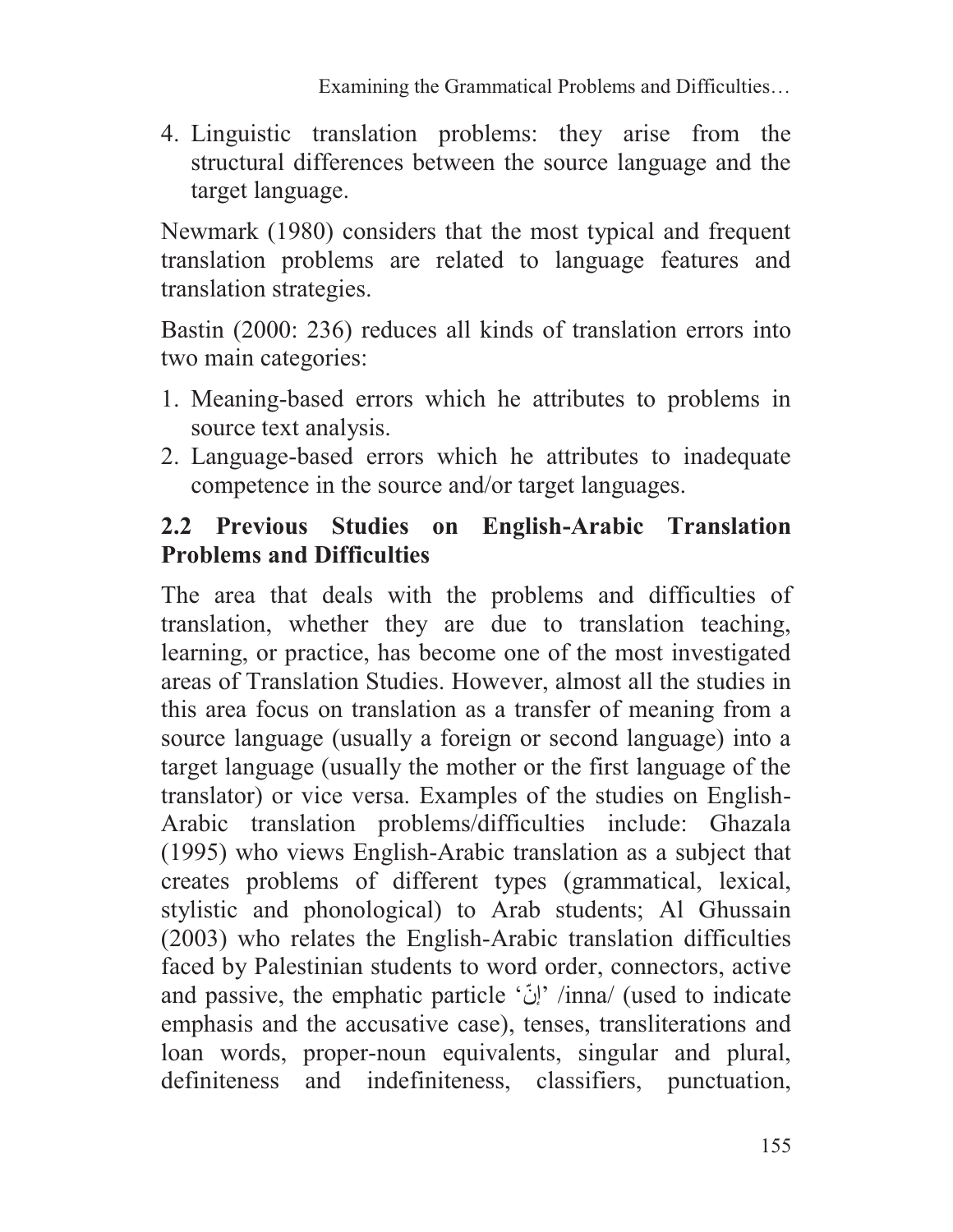acronyms, metaphors, puns, collocations, polysemy, adverbs, use of colloquial Arabic and other grammatical and stylistic errors; Deeb (2005) who provides a comprehensive taxonomy of English into Arabic translation problems that Arabic-English and vice versa novice translators confront; Khalifa (2015) who reveals how Saudi EFL students' misunderstanding of grammar affects the quality of English-Arabic translation etc.

So many other similar studies can be found in the literature. However, these studies deal with cases in which the students are native speakers of one of the two languages they are translating from or into - which is Arabic in the previously mentioned studies. What gives our study its significance is that we examined the case of the students who translate from English into Arabic and neither of them is their native language.

## **3. Procedures of Data Gathering and Analysis**

# **3.1 Nature of the Present Research Work**

This is an analytical descriptive study in which we will analyze the translated texts (product-oriented) in relation to the source texts to provide a detailed description of the participants' most recurrent grammatical problems and difficulties. This is a naturalistic research in which the data was gathered in the natural settings of the participants; i.e. the classrooms. It is empirical research but it will also make use of some aspects of Translation Studies.

# **3.2 Participants**

The participants in this study are the M.A. final semester students who are learning Arabic at three universities in India; namely, the University of Delhi (DU), Jawaharlal Nehru University (JNU) and Jamia Millia Islamia (JMI). These are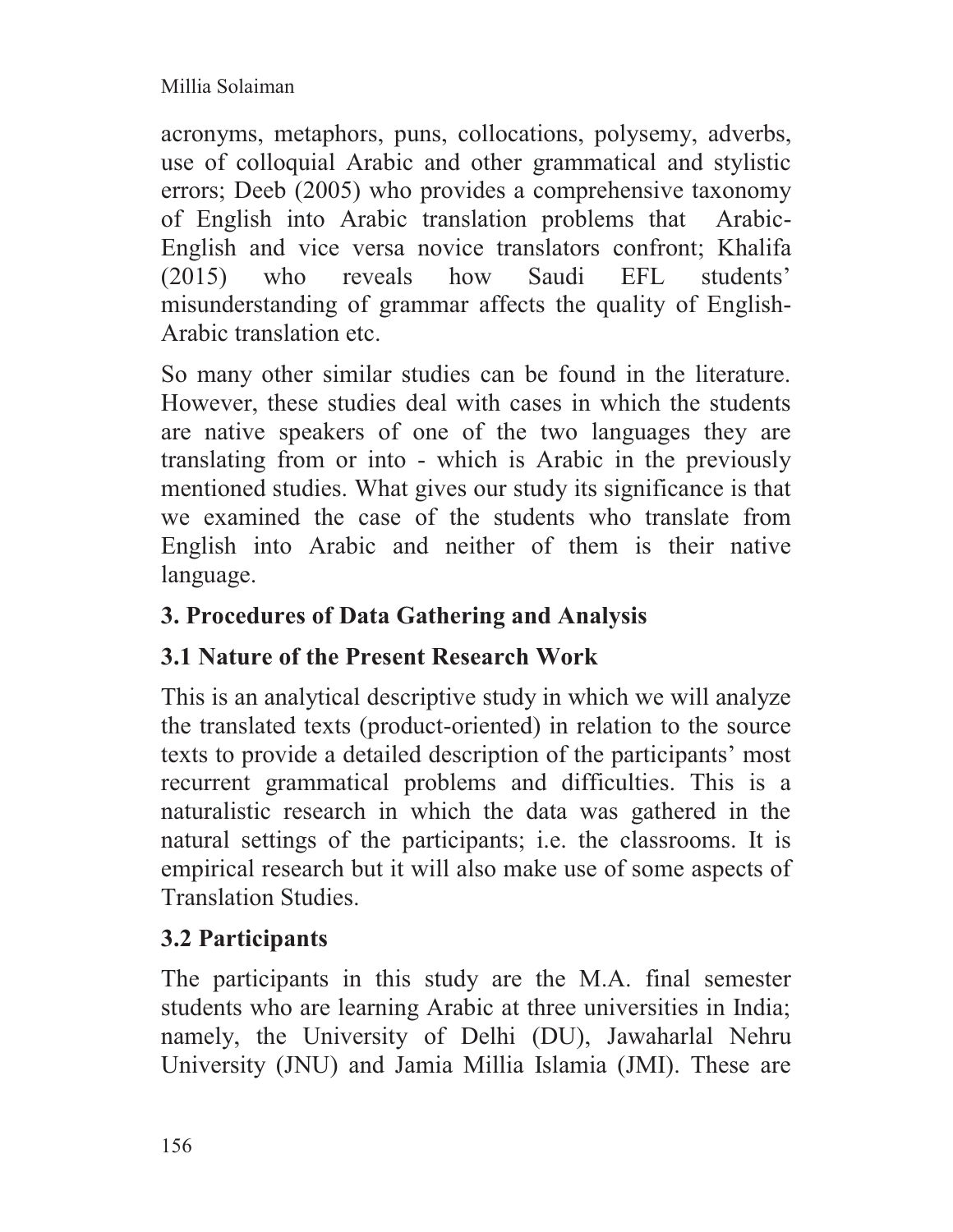among the best leading universities which provide Arabic B.A. and M.A. programmes in India.

57 students (54 males and 3 females) voluntarily participated in this study. Their ages range between 22 and 29. All of them are non-native speakers of neither English nor Arabic. The majority of them are speakers of Urdu or Hindi as a mother tongue. For all of them, English is a second language; being the lingua franca and second official language in India, and Arabic is a foreign language. All of them have B.A. degrees in Arabic and they have studied five or more English-Arabic-English translation courses. This is in addition to several courses in Arabic literature, structure, and grammar. This is relatively enough for a student to have a good command of Arabic and thus to be able to produce grammatically wellformed English-Arabic translations.

### **3.3 Classroom Observations**

Before conducting the translation test, the participants were observed in their natural settings; i.e. translation classes, where field-note data was gathered. The basic aim of classroom observations was to get a clear idea of the types of texts the students of the above-mentioned centres/departments are assigned to translate and the type and duration of translation tests they perform. Most of the texts these students are assigned are articles published online. Teachers ask their students to translate political, economic, and scientific texts. Such texts are grammatically and semantically easier for this particular group of students to handle with. Three sessions at each university were attended by the researcher.

# **3.4 Ethical Procedures**

To access and collect the data required to fulfil this study, the researcher got written permission from the concerned chairpersons of the above-mentioned centres/departments to do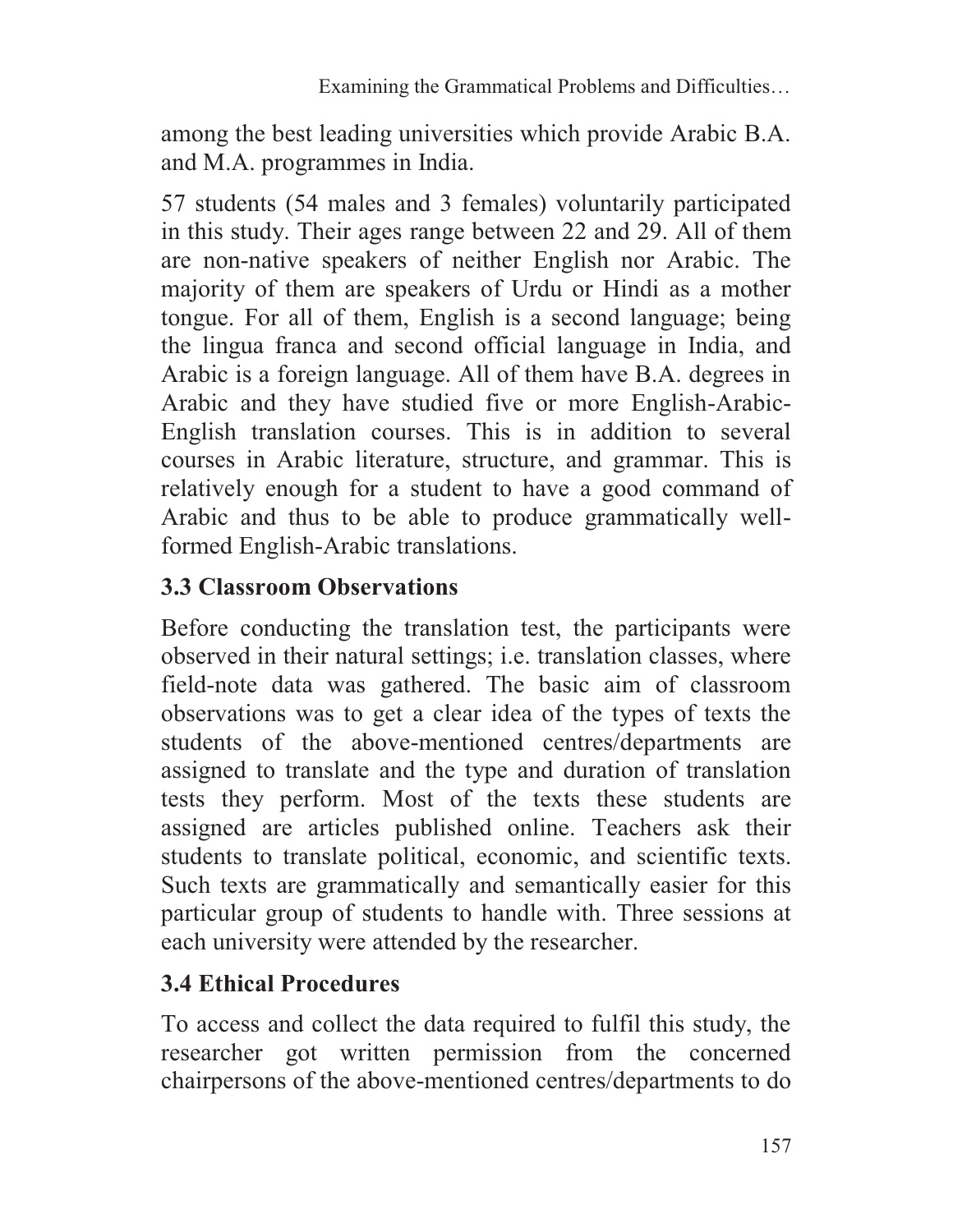classroom observations, to meet the students and to conduct the translation test. The researcher fully explained to the students the main purpose of the study and the way it would be conducted. No pressure was put on any student to participate in this research. Only the students who were willing to take part in the study were asked to write the translation test.

## **3.5 The Translation Test**

The translation test was designed based on the classroom observations by the researcher. Moreover, before conducting the test, the translation teachers gave their opinions on the test. They all agreed that the length, content and degree of difficulty of the test were suitable for their students' level. They also assumed that the students would be able to do the test with no or little difficulty.

The test was composed of two English extracts (See Appendix A) taken from articles published online by BBC (the British Broadcasting Corporation) to be translated into Arabic. The topics of the passages conform with the topics of the texts the participants are assigned in translation classes. The length of the passages (a title and four sentences, each) aligns with the given time frame (two hours). The test was conducted in the participants' natural settings; their classrooms in the abovementioned varsities. It was conducted in the last week of the final semester so that the participants were evaluated before they had their exam break. The participants were allowed to use monolingual dictionaries.

# **3.6 Analysis of the Translated Texts**

Every word, phrase, clause and sentence in the translated texts was carefully examined and analyzed to detect grammatical errors of any type. Each detected error was marked and labelled. A table of the serial number of each student and all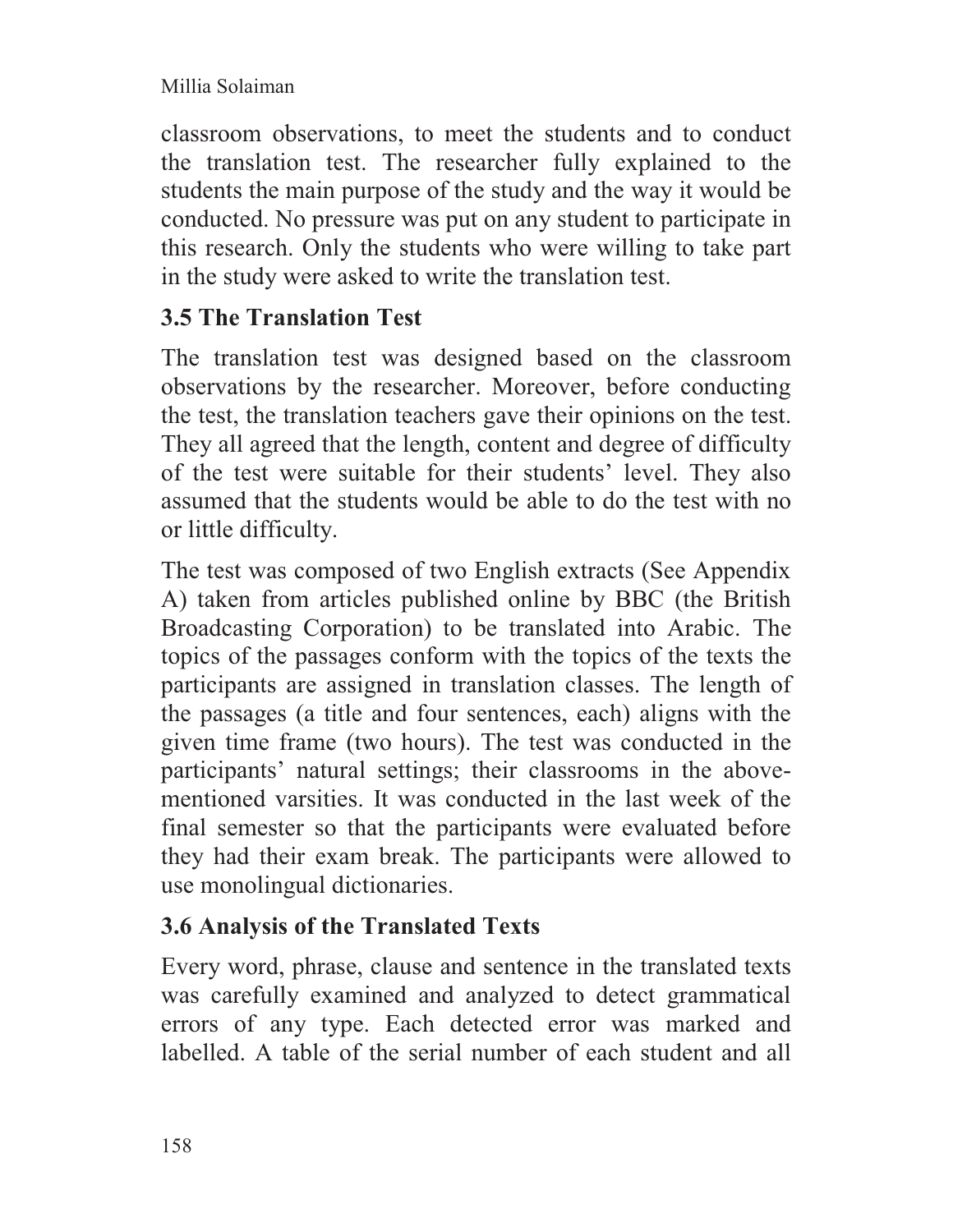the grammatical errors he/she made was used to specify the most recurrent grammatical problems and difficulties.

## **3.7 Presenting the Research Results**

A table of each grammatical problem/difficulty under study was used to reveal the problem/difficulty of students while translating the title and the first, second, third and fourth sentences of each paragraph, separately. The total number and percentage of all the students who faced problem/difficulty while translating either of the two passages or the two of them were provided at the end of that table.

Excel was used to reveal the distribution of problem/difficulty. Illustrated examples from the students' actual translations were presented and explained. Excel was also used to reveal the percentage of the students who faced problem/difficulty compared to the students who did not.

# **4. Findings and Discussion**

Data analysis revealed that the most recurrent grammatical problems and difficulties faced by the participants while translating the two English passages into Arabic are related to translating grammatical agreement, grammatical case, tenses and aspects, prepositions and definite and indefinite articles.

These problems and difficulties are evident in the errors detected in the translated texts. In what follows, each type of these problems and errors are discussed in detail along with illustrated examples from the actual translations of the participants.

# **4.1 Grammatical Agreement**

The first difficulty that the majority of the students faced while rendering the English passages into Arabic is related to the grammatical agreement.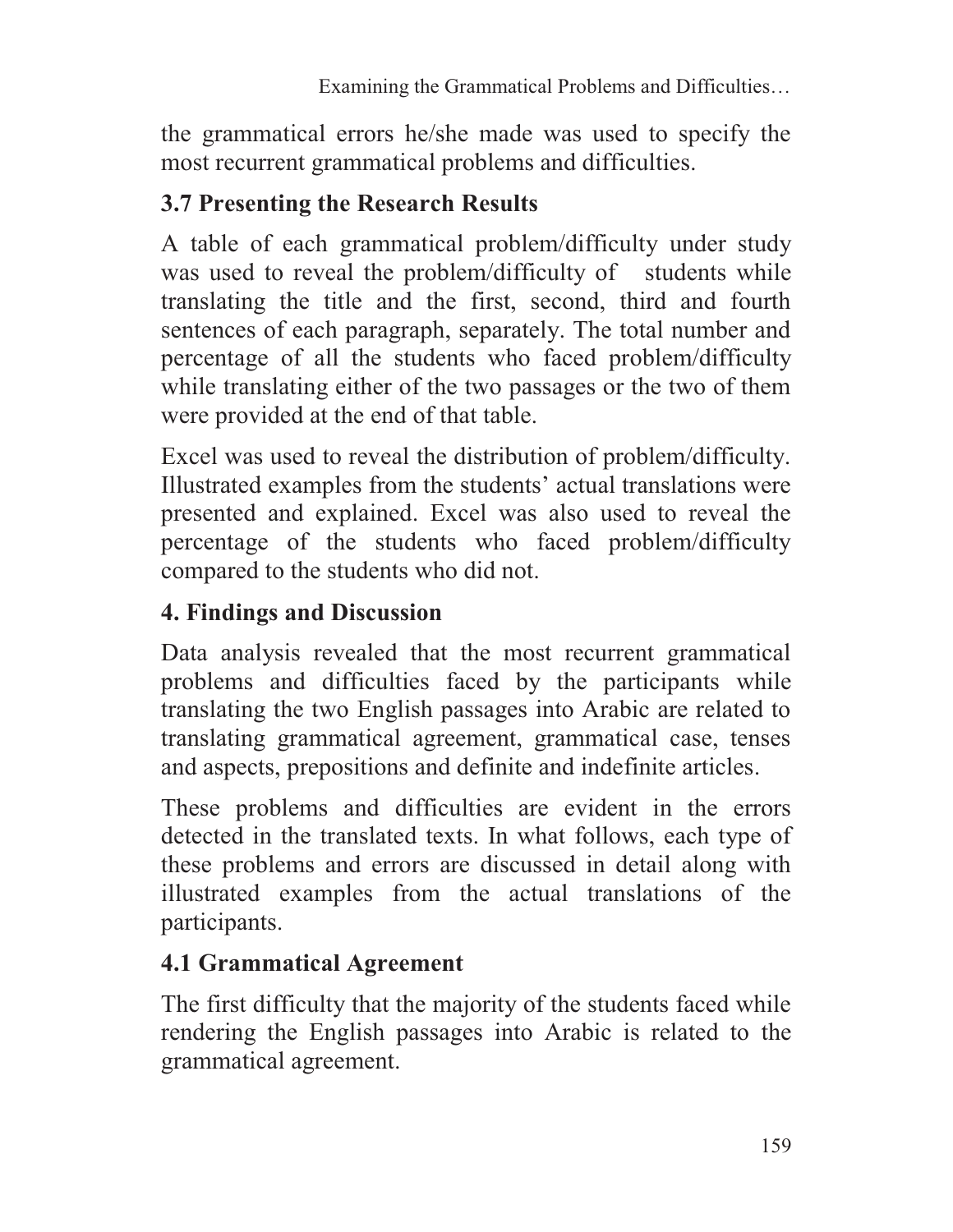|                                                                                                                                             | First                       | Second  |
|---------------------------------------------------------------------------------------------------------------------------------------------|-----------------------------|---------|
|                                                                                                                                             | passage                     | passage |
| Title                                                                                                                                       | $\mathcal{D}_{\mathcal{A}}$ |         |
| First sentence                                                                                                                              | 39                          | 5       |
| Second sentence                                                                                                                             | 5                           | ⇁       |
| Third sentence                                                                                                                              | 26                          |         |
| Fourth sentence                                                                                                                             | 15                          | 8       |
| Total number of the students who made errors of<br>grammatical agreement while translating either of<br>the two passages or the two of them | 52                          |         |
| Percentage                                                                                                                                  | $91\%$                      |         |





Chart 1/a: Distribution of errors of grammatical agreement

Table 1 reveals that 52 students (constituting 91% of the total number of students) made errors of grammatical agreement while rendering the two English passages into Arabic. Chart 1/a reveals the distribution of these errors as follows: a) subject-verb; 36 students (63%) did not achieve agreement between the verb and its subject in number and/or gender, b) noun-adjective; 36 students (63%) did not achieve agreement between the adjective and the noun that modifies in gender,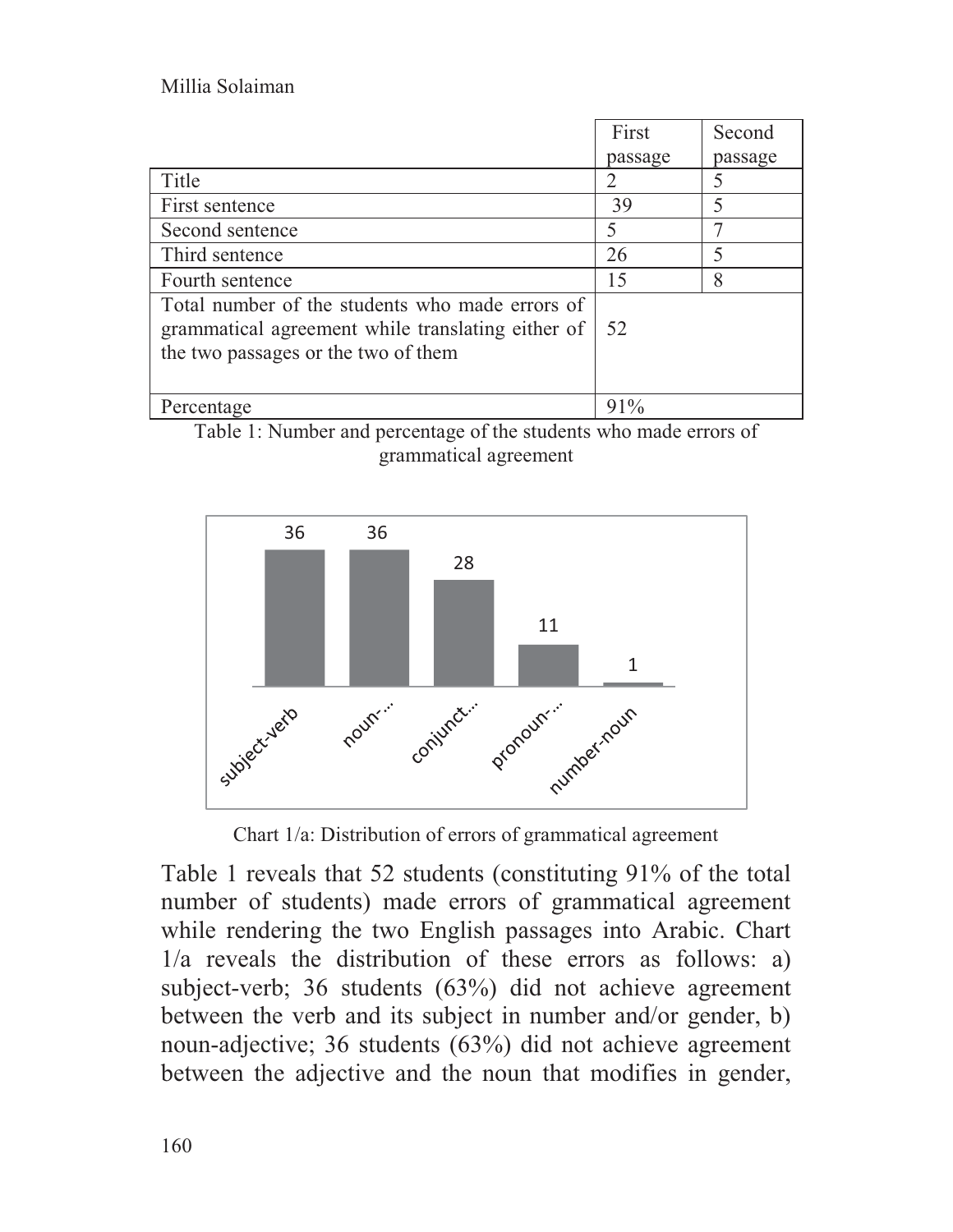number, case and/or definiteness, c) elements of a conjunct structure; 28 students (49%) did not achieve grammatical agreement between the two elements of a conjunct structure in the case and/or definiteness, d) pronoun-antecedent; 11 students (19%) did not achieve agreement between the pronoun and its antecedent in gender and/or number and e) number-noun agreement; one student (1.75%) did not achieve number-noun agreement in gender.

Examples:

First passage: 27 students translated 'the United States' in the first sentence as a nominative noun and 'its … allies' as 'حلفاءها '/*hulafa'-a-ha*/ (allies-ACC-her) or as 'حلفائها '/*hulafa' i-ha*/ (allies-GEN-her). This is totally unacceptable because 'the United States and its European allies' is a conjunct structure, and in Arabic, the two elements of a conjunct structure must agree in case. Since this phrase is the subject of the sentence, its two elements must be nominative and thus 'its allies' must be translated as 'حلفاؤها '/*hulafa'-u-ha*/ (allies-NOM-her). Note: one student did not translate 'allies', so he/she was not included in the count.

Second passage: 3 students made pronoun-reference agreement errors in their Arabic translations of the fourth sentence.

One student translated (his children … said) as

<sup>و</sup>قال أو لاده ... عن أبيه<sup>،</sup>

*qal-a awlad-u-h 'n ab-i-h* 

said-PST children-NOM-his about father-GEN-his

(His children said about his father)

achieving no agreement in number between the pronoun  $\cdot \cdot /h/$ (his) in 'أبيه) 'his father) and its antecedent 'أولاد) 'children).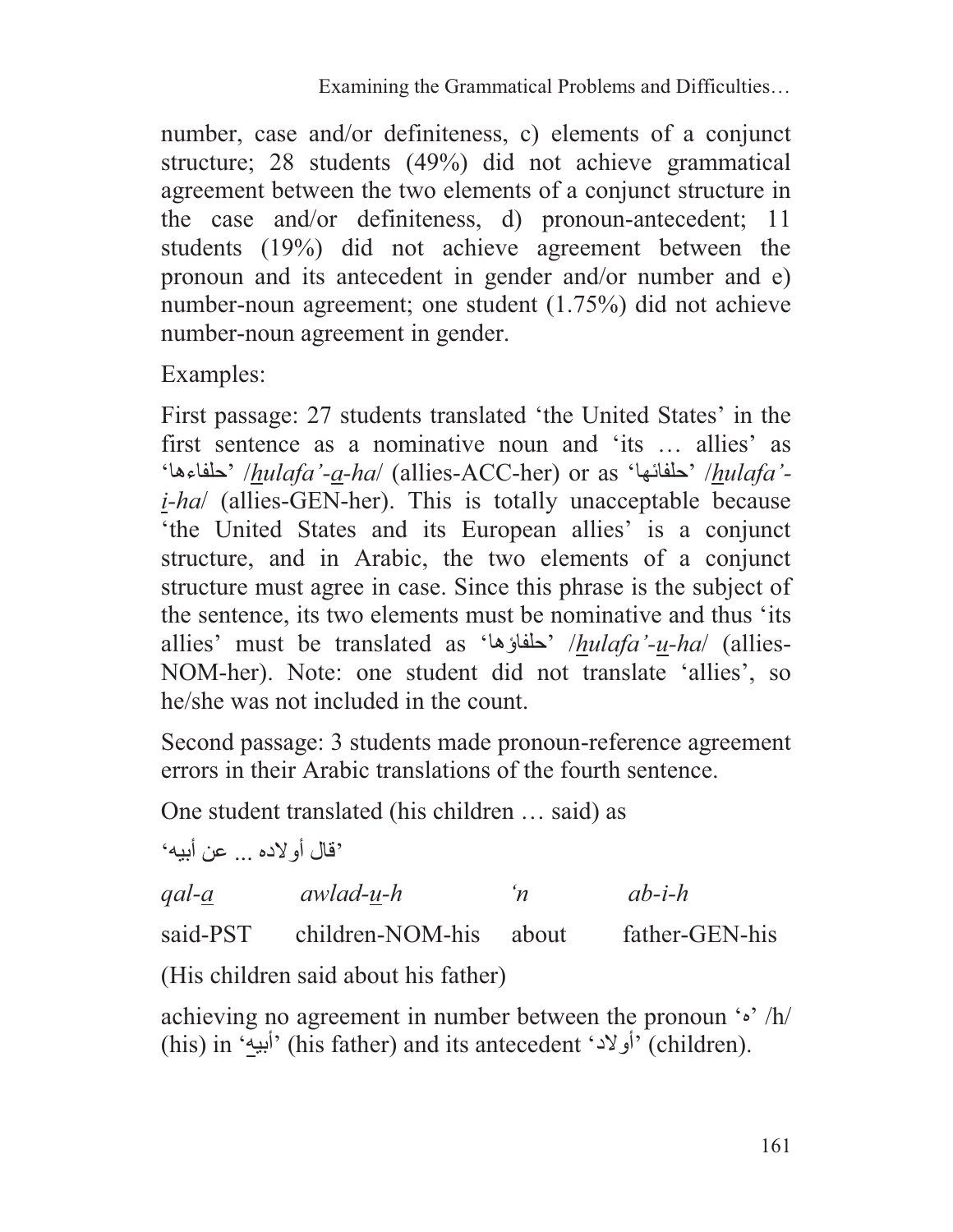Another student translated 'his children' as 'أطفالها '/atfal-u-ha/ (children-NOM-her; her children). In this translation, there is no agreement in gender between the pronoun 'ها '/ha/ (her) and its antecedent 'Stephen Hawking'.

The third student translated '… an extraordinary man whose work will live on …' as

ً خارقا العادة وستبقى أعمالها ...' '... رجلا */rajul-a-n/ /khariq/ /al-'adah / /wa/ /sa-tabqa/ /a'mal-u-ha/*  man-ACC-INDF extraordinary DEF-usual and FUT-stay works- NOM-her

(an extraordinary man than usual and her work will live on)

Here there is also no agreement in gender between the pronoun 'ها) 'her) and its antecedent 'man'.



Chart 1/b: Translation of grammatical agreement

Chart 1/b reveals the percentage of the students who faced difficulties related to grammatical agreement compared to the students who did not. 91% of the students were confronted with difficulties of grammatical agreement while translating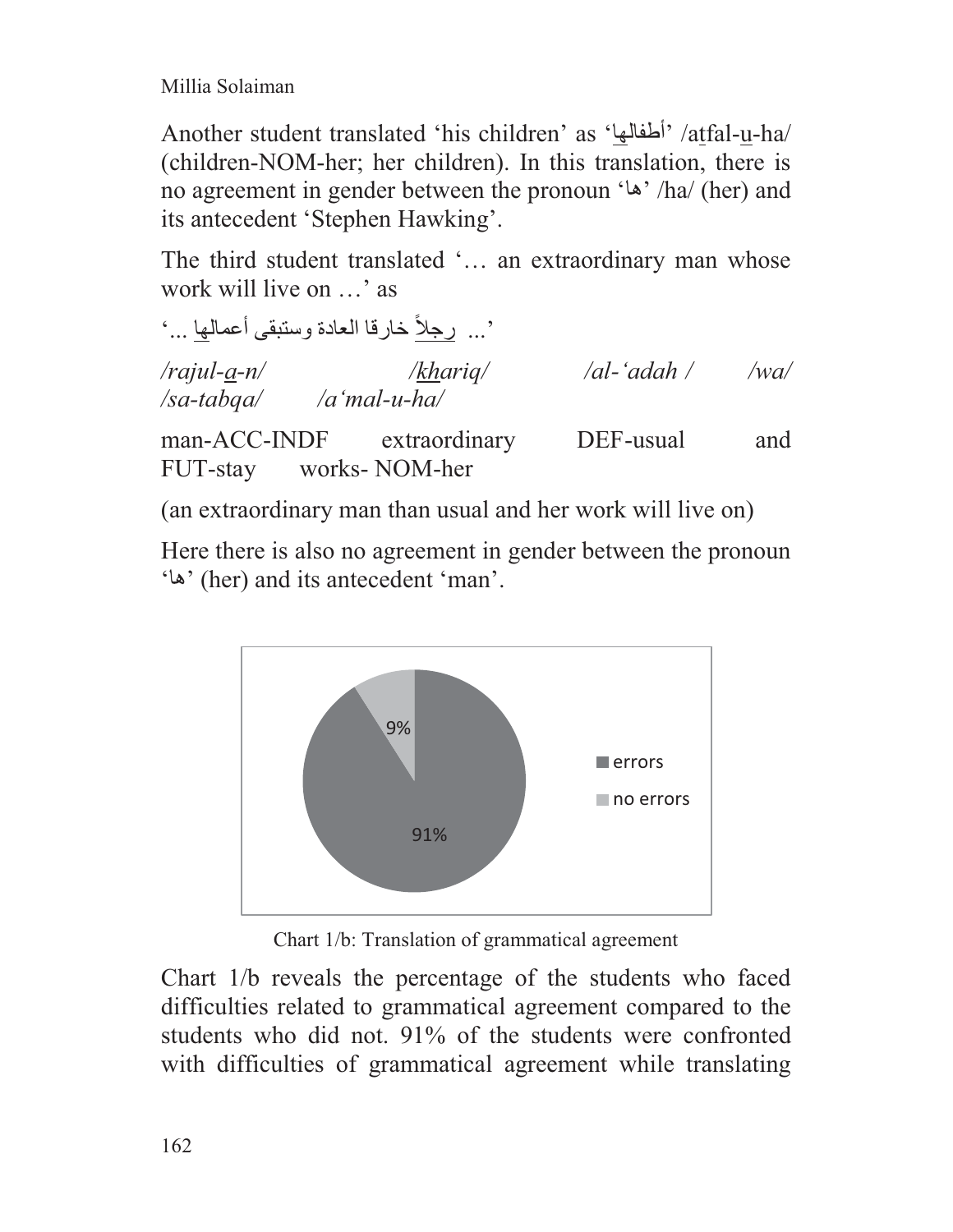Examining the Grammatical Problems and Difficulties…

the English passages into Arabic, whereas only 9% of the students did not.

### **4.2 Grammatical Case**

The second difficulty that the majority of the students faced while rendering the English passages into Arabic is related to the grammatical case.

|                                                  | First   | Second  |
|--------------------------------------------------|---------|---------|
|                                                  | passage | passage |
| Title                                            | 16      |         |
| First sentence                                   | 27      | 2       |
| Second sentence                                  | 12      | 13      |
| Third sentence                                   |         | 3       |
| Fourth sentence                                  |         | 19      |
| Total number of the students who made errors of  |         |         |
| the grammatical case while translating either of | -51     |         |
| the two passages or the two of them              |         |         |
| Percentage                                       | 89%     |         |

Table 2: Number and percentage of the students who made errors of grammatical case



Chart 2/a: Distribution of errors of grammatical case

Table 2 reveals that 51 students (constituting 89% of the total number of students) encountered problems with the grammatical case in the translated texts. Chart 2/a presents the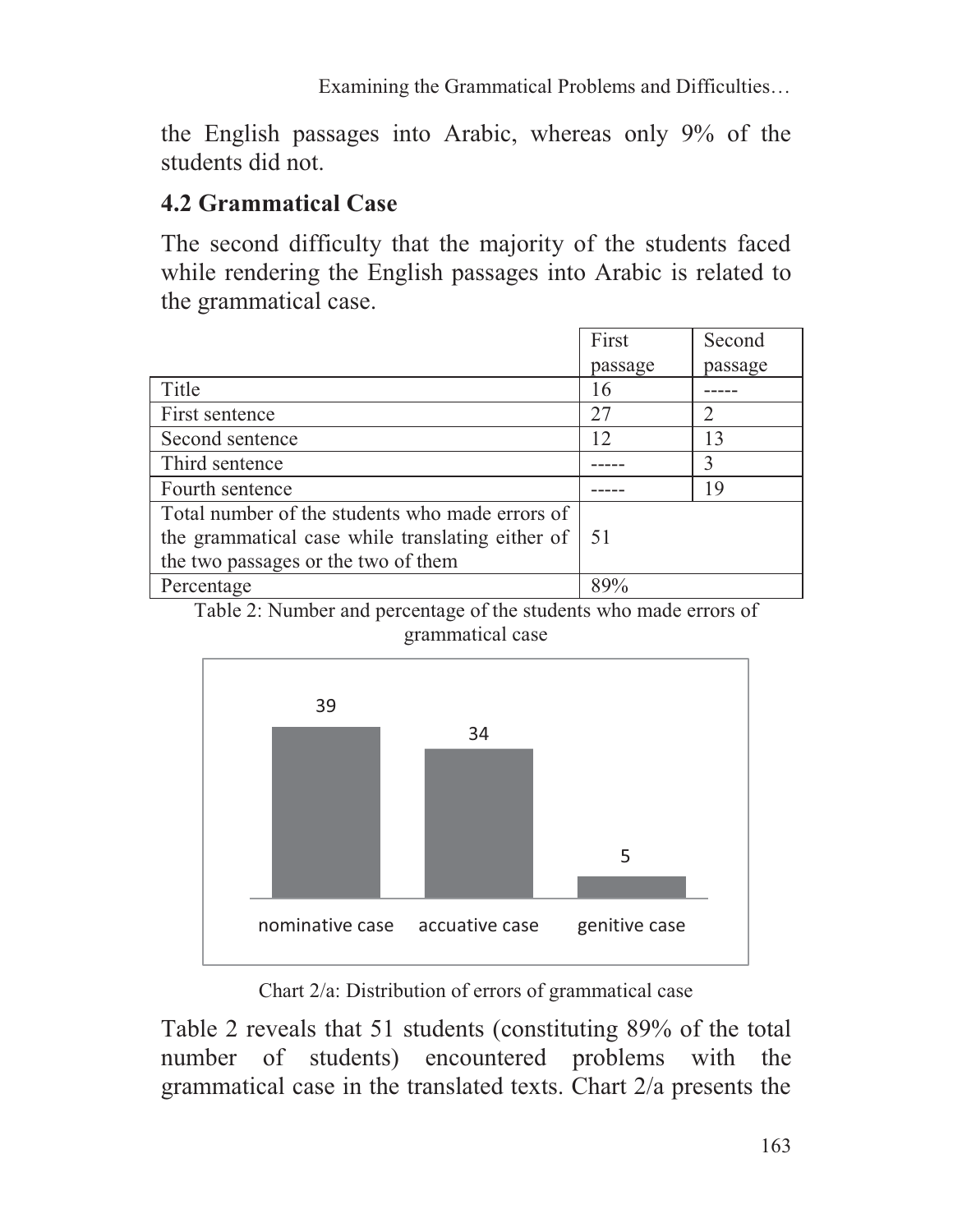distribution of these errors as follows: a) nominative case; 39 students (68%) incorrectly used the accusative or genitive markers in the nominative case b) accusative case; 34 students (59.6%) incorrectly used the nominative markers in the accusative case and c) genitive case; 5 students (8.7%) incorrectly used the accusative or nominative markers in the genitive case.

Examples:

First passage: 16 students unacceptably translated 'diplomats' in the title as a nominative noun 'دبلوماسيون '/*diblumasi:-u-un*/ (diplomat-NOM-M.PL). However, if the students have read the whole passage before translating it, they would have understood that 'diplomats' is the receiver of the action. Therefore, it must be translated as 'دبلوماسيين '/*diblumasi:-i-in*/ (diplomat-ACC-M.PL).

Second passage: 7 students unacceptably translated 'his children' in the fourth sentence as ' أ بناءه ' /*abna'-a-h*/ (children-ACC-his) or 'أبنائه '/*abna'-i-h*/ (children-GEN-his). However, 'his children' is the subject of the sentence and must take the nominative marker as 'أبناؤه '/*abna'-u-h*/ (children-NOM-his).



Chart 2/b: Translation of grammatical case

Chart 2/b reveals the percentage of the students who faced difficulties related to grammatical case compared to the students who did not. 89% of the students faced difficulties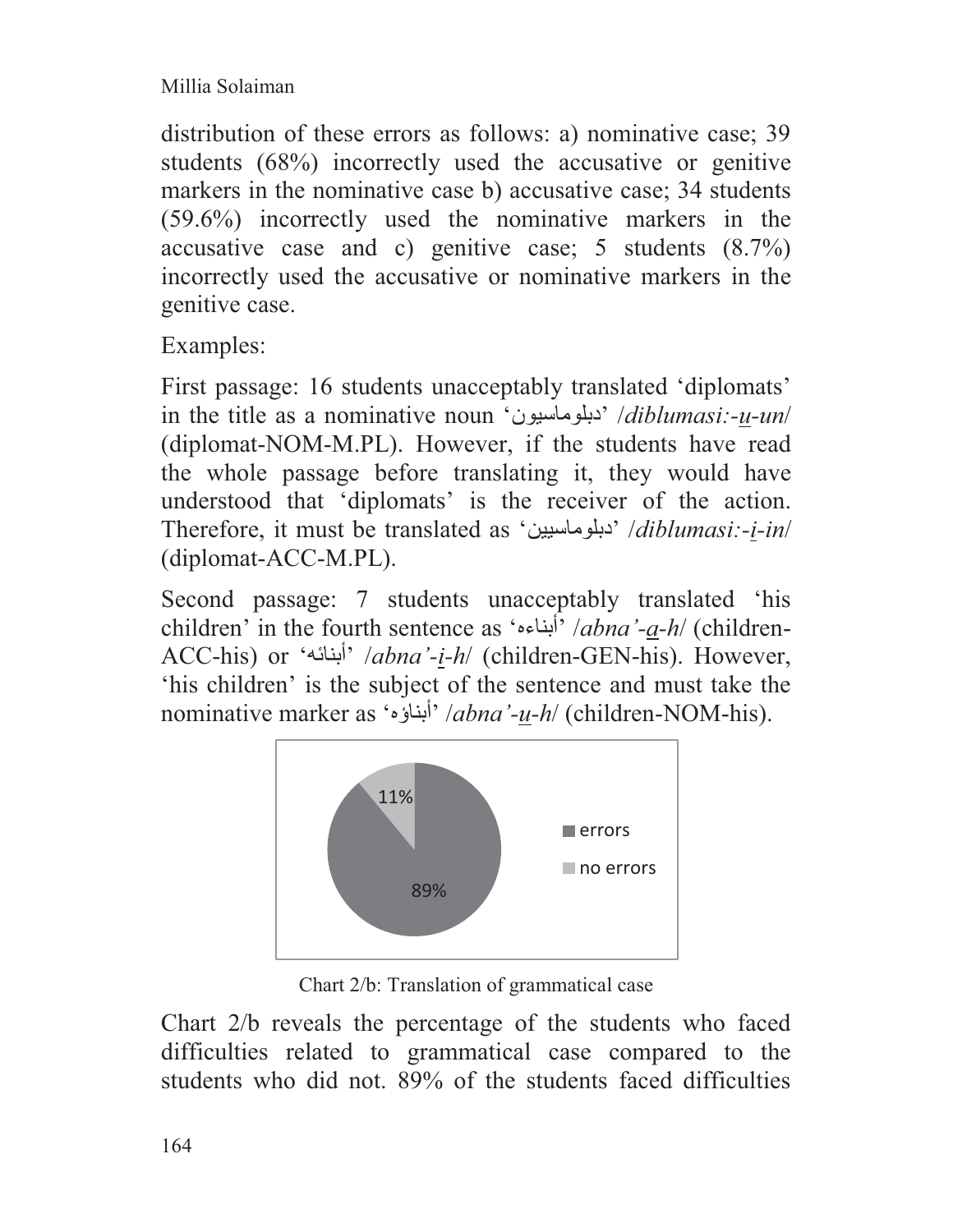while revealing grammatical case in Arabic whereas only 11% of the students did not.

# **4.3 Tense and Aspect**

The third problematic area that almost all the students faced while transferring the English passages into Arabic is related to the translation of tenses and aspects.

|                                                     | First   | Second        |
|-----------------------------------------------------|---------|---------------|
|                                                     | passage | passage       |
| Title                                               |         |               |
| First sentence                                      |         | 35            |
| Second sentence                                     | 30      |               |
| Third sentence                                      | 39      | 9             |
| Fourth sentence                                     | 33      | $\mathcal{D}$ |
| Total number of the students who made errors of     |         |               |
| tenses while translating either of the two passages | 56      |               |
| or the two of them                                  |         |               |
| Percentage                                          | 98%     |               |

Table 3: Number and percentage of the students who translated tenses incorrectly



Chart 3/a: Distribution of errors of tenses and aspects

Table 3 reveals that 56 students (constituting 98% of the total number of students) faced challenges while trying to find the equivalent English tense in Arabic. These errors are distributed (as shown in Chart 3/a) as follows: a) the present perfect tense; 46 students (80.7%) translated the English present perfect tense using the Arabic perfective verb form without preceding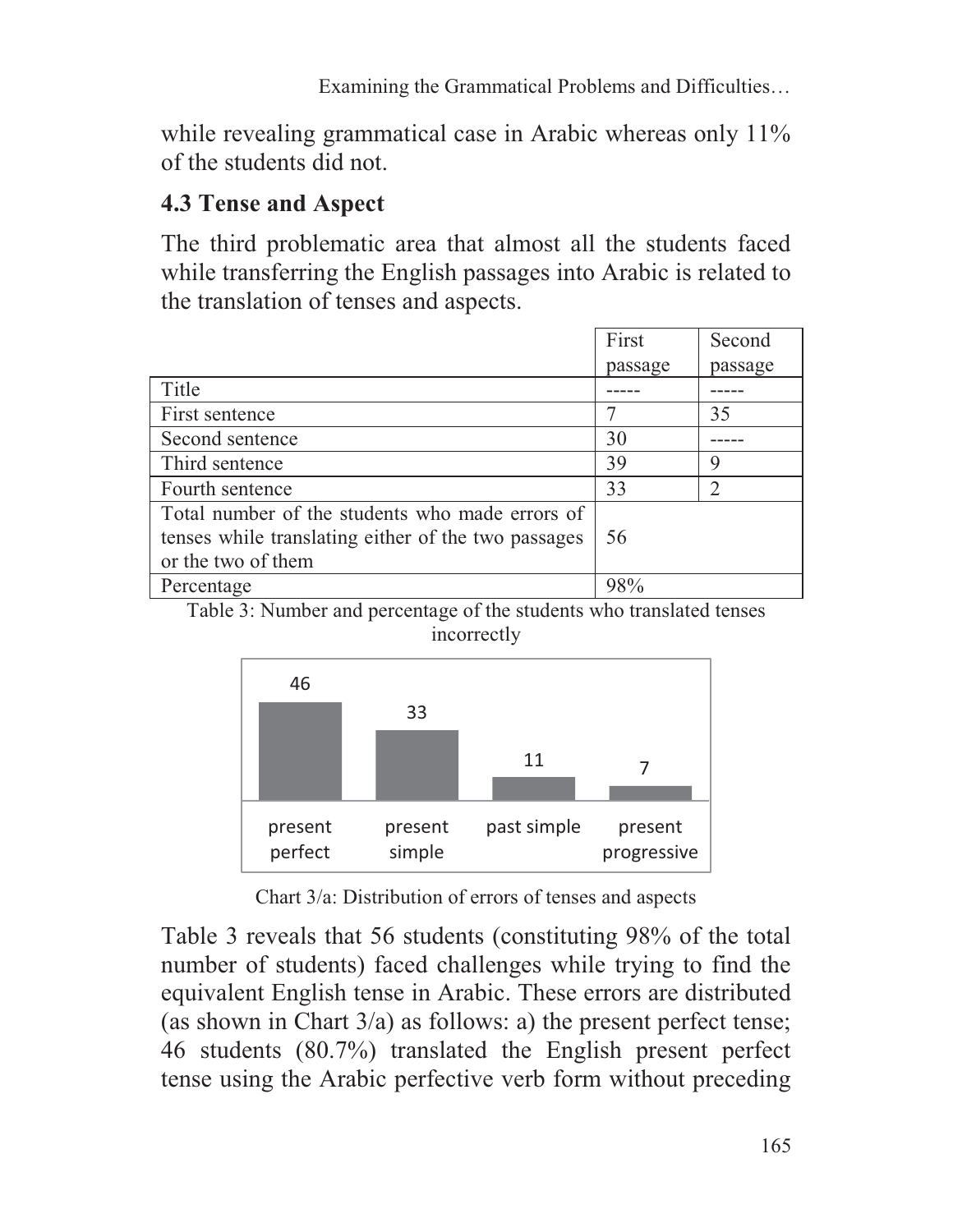it with 'قد 'or 'لقد 'which makes it equivalent to the English simple past tense, b) the present simple tense; for no justifiable reason, 33 students (57.8%) translated the English present simple tense into the Arabic past tense, c) the past simple tense; 11 students (19%) translated the English simple past tense into the Arabic present tense or they used the perfective verb form preceding it with the particle 'قد 'which makes it equivalent to the English present perfect tense and d) the present progressive tense; 7 students (12%) translated the English present progressive tense into the Arabic past tense.

Examples:

First passage: 29 students unacceptably translated the present simple tense in the fourth sentence 'Russia denies any role in the attack, …' into the Arabic perfective (past) tense as 'أنكرت ' /*ankar-a-t*/ (denied-PST-F; she denied) or 'رفضت '/*rafad-a-t*/ (refused-PST-F; she refused.

Second passage: 35 students unacceptably rendered the present perfect tense in the first sentence 'World-renowned physicist Stephen Hawking has died …' into Arabic using the past verb form as 'توفي '/*tuwffi-a*/ (pass-PST away; passed away) or 'مات ' /*mat-a*/ (die-PST; died), without preceding it with the aspectual indicator 'قد '/*kad*/, which makes it equivalent to the English simple past tense.



Chart 3/b: Translation of tense and aspect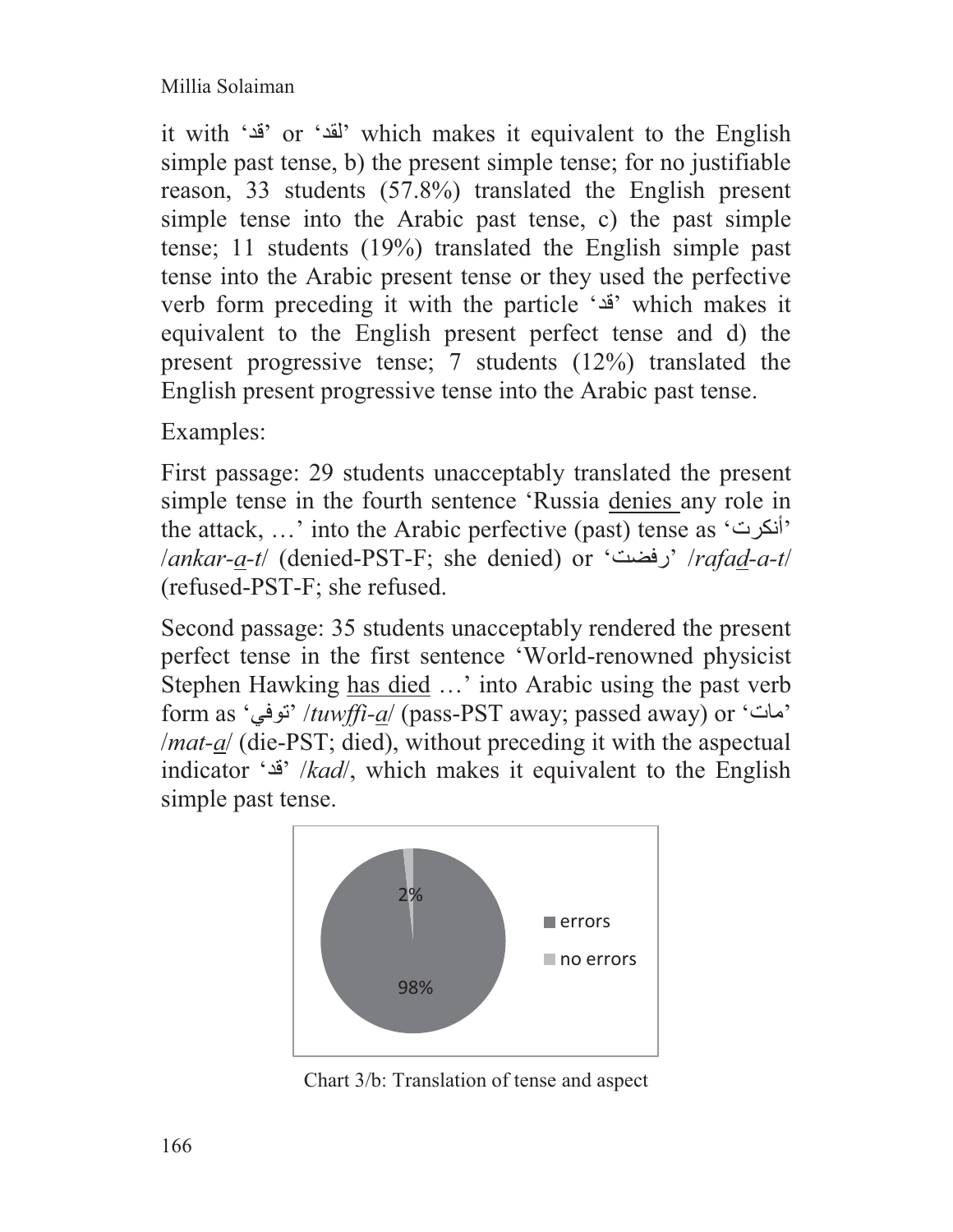Chart 3/b reveals the percentage of the students who faced difficulties related to the translation of tenses and aspects compared to the students who did not. 98% of the students faced difficulties while translating the English tenses and aspects into Arabic, whereas only 2% of the students did not.

## **4.4 Prepositions**

The fourth problematic area that all the students faced is related to finding the most appropriate equivalence while translating prepositions.

|                                                  | First   | Second  |
|--------------------------------------------------|---------|---------|
|                                                  | passage | passage |
| Title                                            | 25      | 9       |
| First sentence                                   | 35      | 12      |
| Second sentence                                  | 18      | 23      |
| Third sentence                                   |         | 17      |
| Fourth sentence                                  | 24      | 14      |
| Total number of the students who made errors of  |         |         |
| prepositions while translating either of the two | 57      |         |
| passages or the two of them                      |         |         |
| Percentage                                       | $100\%$ |         |

Table 4: Number and percentage of the students who made errors of prepositions



Chart 4/a: Distribution of errors of prepositions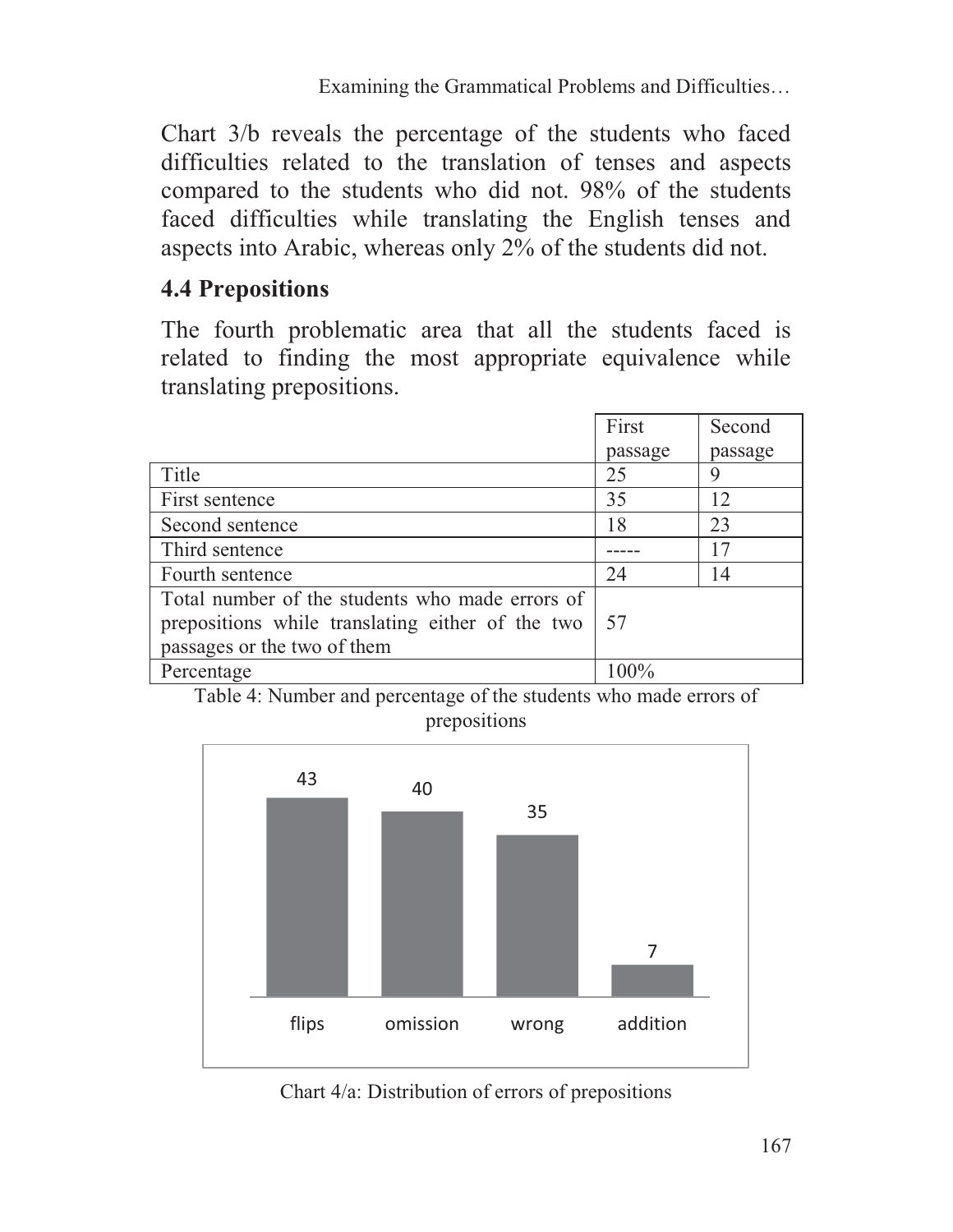Table 4 reveals that 57 students (constituting 100% of the total number of students) made so many errors while translating the English prepositions into Arabic. These errors (as shown in Chart 4/a) include: a) flips; 43 students (75%) provided inaccurate Arabic equivalences of English prepositions; however this did not greatly affect the meaning, b) omission; 40 students (70%) ignored translating ST prepositions or they did not provide prepositions which are not present in the ST but required for the structure and meaning of the TT, c) wrong preposition; 35 students (61%) provided unacceptable Arabic equivalences of some English prepositions which resulted in affecting or even changing the meaning and d) addition; 7 students (12%) added unnecessary prepositions which are neither present in the ST nor required in the TT.

Examples:

First passage: In translating into Arabic the preposition 'across' in the title 'Spy poisoning: Russian diplomats are expelled across US and Europe', 23 students had difficulties. So, they either unacceptably translated it using the prepositions 'عن '/*'n*/ (of) or 'في '/*fi*/ (in), the adverbs 'عبر '/*'br*/ (across), 'نحو'/*nahw*/ (to) or 'حول '/*hawl*/ (around) or they left it untranslated. 'Across' in this context is simply equivalent to the Arabic preposition 'من '/*min*/ or 'أنحاء من '/*min anha'*/ (from).

Second passage: 23 students could not provide the correct Arabic equivalences for the prepositions of the second sentence 'The British scientist was famed for his work with black holes and relativity'. So, they literally rendered 'for' as 'أجل من '/*min agl*/ (for) and 'with' as 'مع '/*ma'*/ (with) or left one or the two of them untranslated. Very few students correctly translated 'for' as 'ل '/*lam*/ (for) or 'ب '/*ba'*/ (because of) and 'with' as 'مجال في '/*fi magal*/ (in the field of).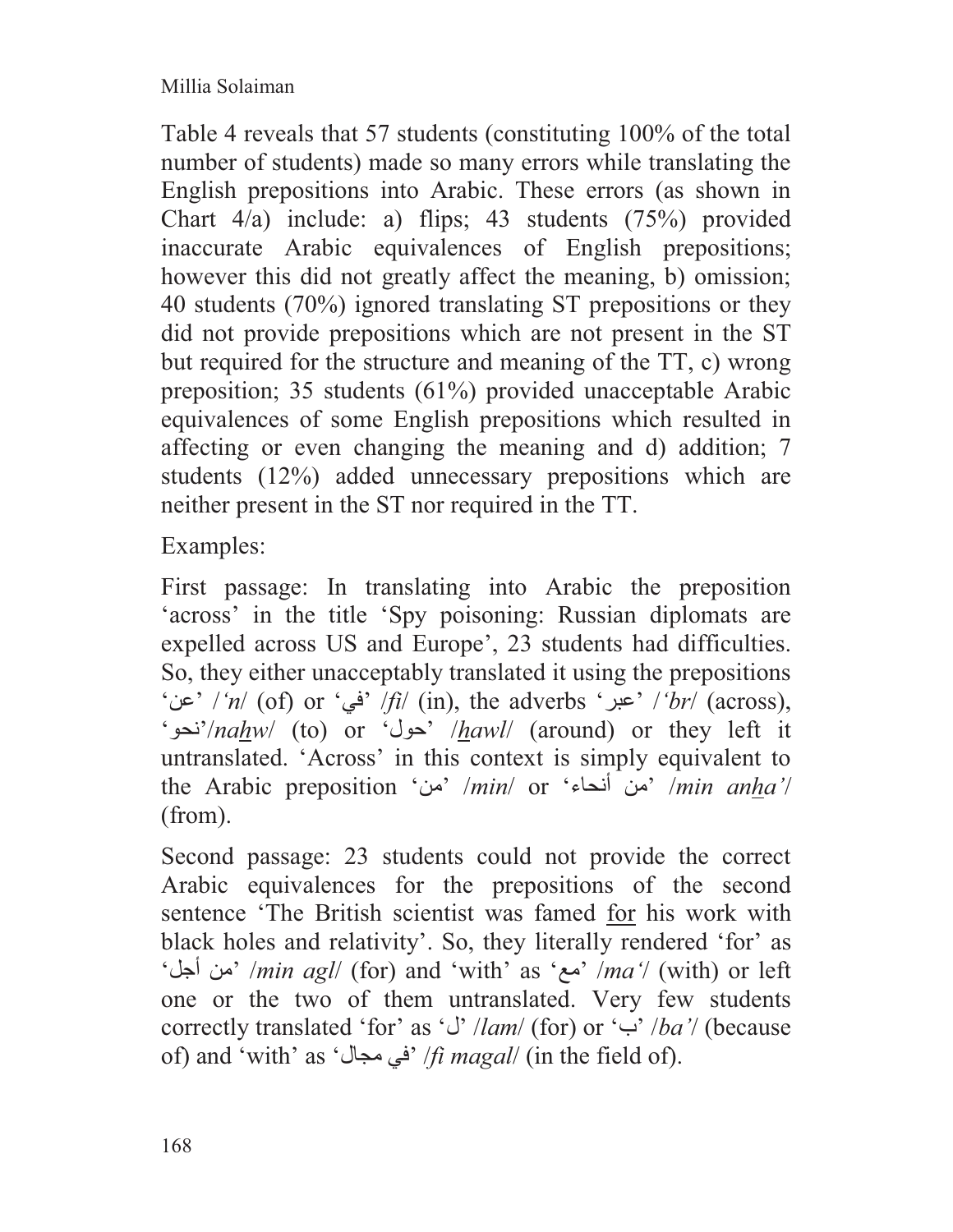

Examining the Grammatical Problems and Difficulties…

Chart 4/b: Translation of prepositions

Chart 4/b reveals the percentage of the students who faced difficulties related to the translation of prepositions compared to the students who did not. All the students participating in this study faced difficulties while translating the English prepositions into Arabic.

# **4.5 Definite and Indefinite Articles**

The fifth problematic area that almost all the students faced is related to translating the definite and indefinite articles.

|                                                 | First   | Second  |
|-------------------------------------------------|---------|---------|
|                                                 | passage | passage |
| Title                                           | 49      |         |
| First sentence                                  | 38      | 14      |
| Second sentence                                 | 13      | 19      |
| Third sentence                                  | 8       | 15      |
| Fourth sentence                                 | 13      | 13      |
| Total number of the students who made errors of |         |         |
| articles while translating either of the two    | -56     |         |
| passages or the two of them                     |         |         |
| Percentage                                      | 98%     |         |

Table 5: Number and percentage of the students who made errors of definite and indefinite articles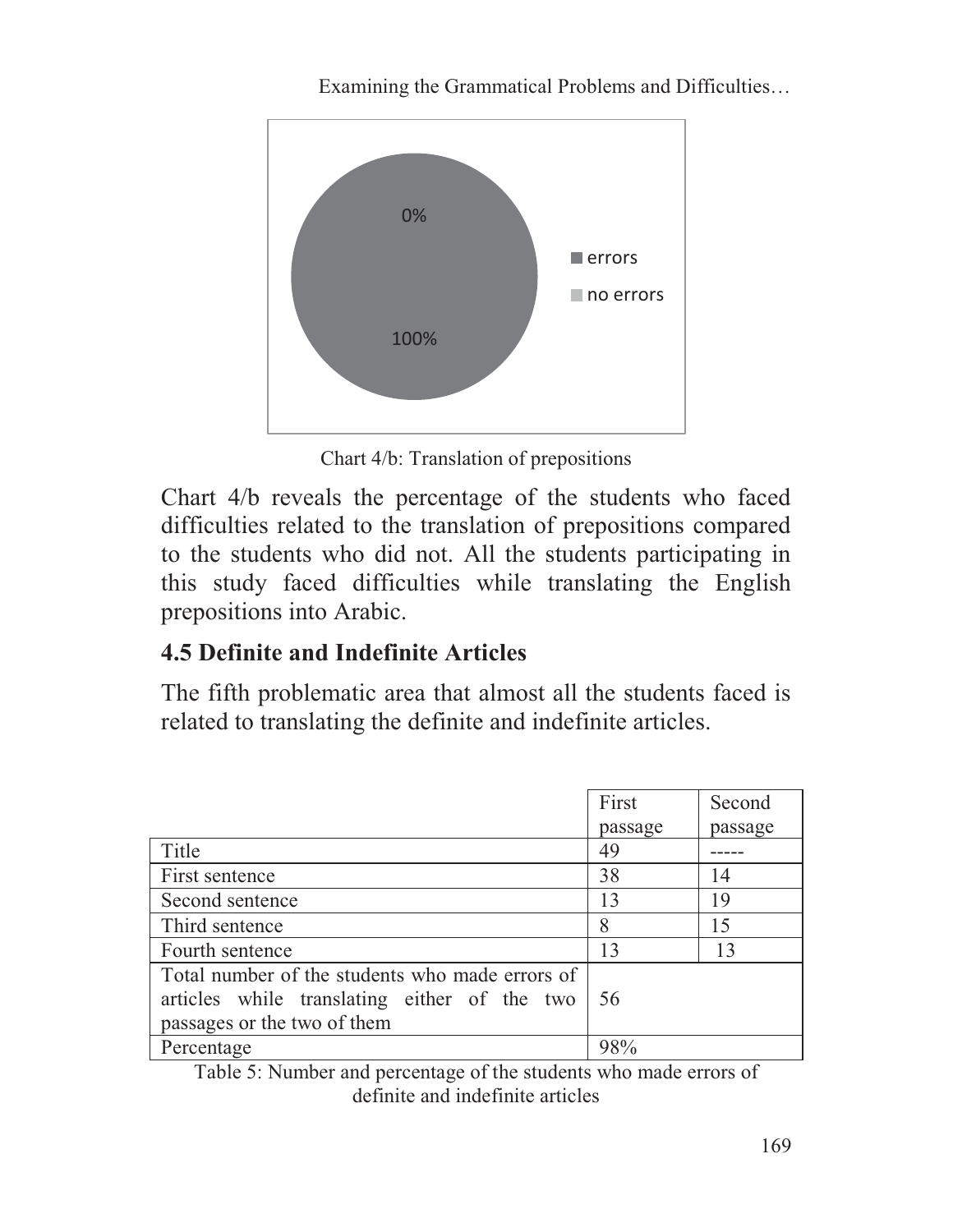

Chart 5/a: Distribution of errors of definite and indefinite articles

Table 5 reveals that 56 students (constituting 98% of the total number of students) made so many errors while translating the English definite and indefinite articles into Arabic. These errors are presented in Chart 5/a and include: a) flips; 56 students (98%) translated one article for the other; however, this did not greatly affect the meaning, b) using the Arabic definite article 'ال 'with proper nouns; 22 students (38.59%) used the Arabic definite article 'ال التعريف' before proper nouns and c) using two articles; 2 students (3.5%) used two articles at the same time.

Examples:

First passage: 16 students unacceptably translated 'Europe' in the title as '<sup>'</sup>الأوروبا'' /*al-awrubba*/ (DEF ART-Europe; the Europe). 'أوربا) 'Europe) does not take 'التعريف ال) 'the) as it is a definite proper noun.

Second passage: 15 students translated 'years' in '… whose work will live on for many years' of the fourth sentence as 'السنوات '/*al-sanah-at*/ (DEF ART-year-F.PL; the years). Using the Arabic definite article here is unacceptable as 'years' in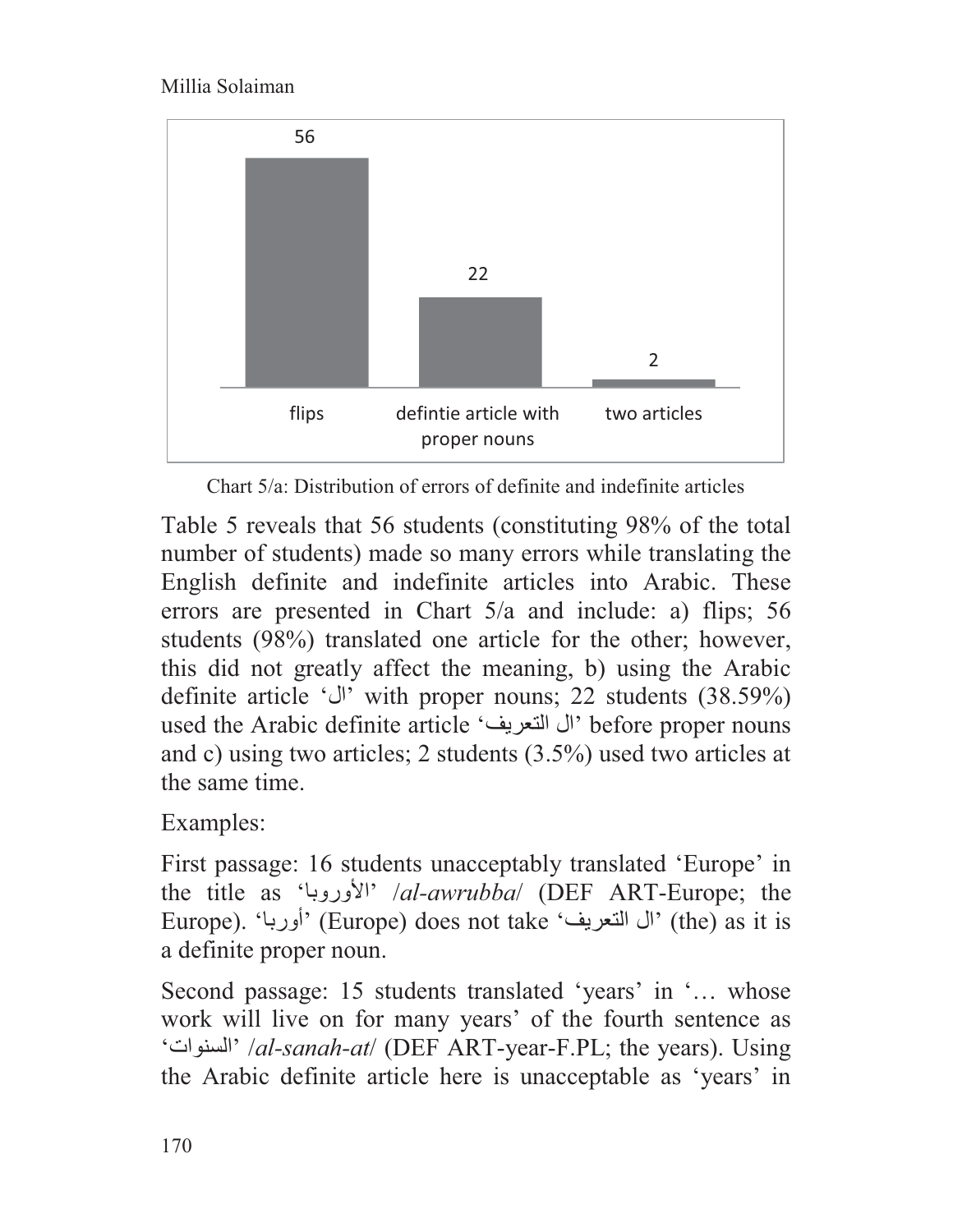this context is a generic plural noun and thus takes the zero article in English which is equivalent to the indefinite Arabic marker (التنوين/nunnation). Thus the student must have translated 'years' as 'سنوات' /sanaw-at-in/ (year-F.PL-INDF).



Chart 5/b: Translation of definite and indefinite articles

Chart 5/b reveals the percentage of the students who faced difficulties related to the translation of the definite and indefinite articles compared to the students who did not. 98% of the students participating in this study faced difficulties while translating the English definite and indefinite articles into Arabic whereas 2% of the students faced no difficulties.

## **5. Conclusion and Suggestions**

This study highlighted some of the most challenging and recurrent grammatical problems and difficulties of English-Arabic translation that the M.A. students of Arabic centres/departments in India encounter. Data analysis revealed that all the participants in this study confronted problems and difficulties while translating prepositions, 98% of the students faced problems and difficulties while translating tenses as well as the definite and indefinite articles, 91% of the students encountered problems and difficulties while rendering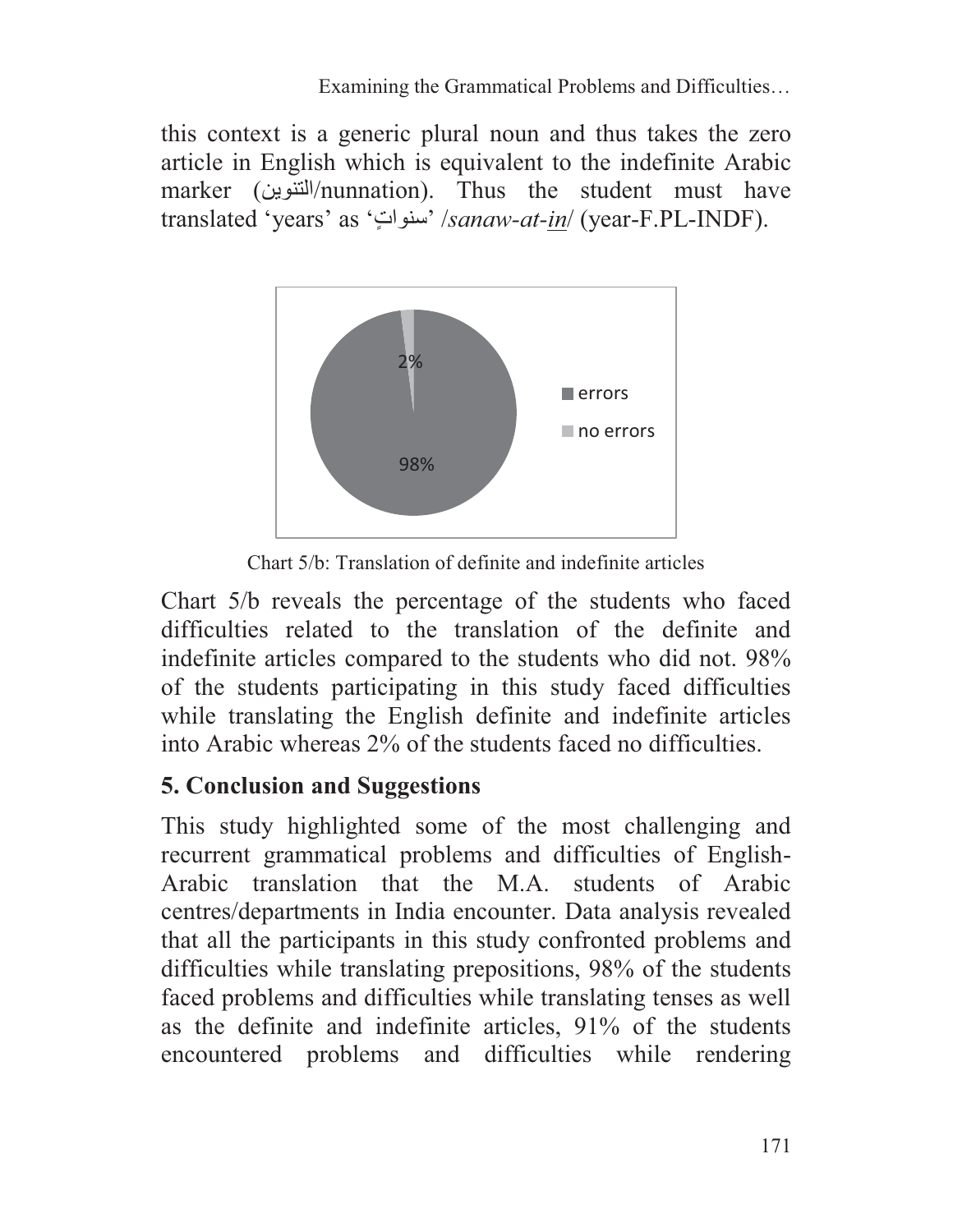grammatical agreement and 89% of the students confronted problems and difficulties while rendering grammatical case.

Such problems and difficulties can be attributed to three major reasons. The first reason is related to the fact that English and Arabic have variant grammatical structures. The second reason is related to the fact that these students are non-native speakers of English as well as Arabic which increases these difficulties and makes them more complicated for this special group of students to handle. The third reason is related to the content of translation courses and the teaching methods which seem to be inadequate and insufficient for the students to be able to produce grammatically well-formed translations even of grammatically simple texts.

Thus the students are advised to work hard to improve their language competence and translation skills. Lack of command of the grammatical structures of the SL and/or the TL contributes largely to translation problems and difficulties. Al Shehab (2013: 3) emphasizes that ''grammar constitutes a significant cause in translation problems, and a translator should master grammar in order to achieve a well-structured translation''. The students are also advised to read the source text and carefully analyze its grammatical structure as translation is a linguistic activity in the first place. The analysis of the grammatical structure of the ST will help comprehend its semantic content. The students are strongly advised to avoid word-by-word translation as it is the cause of so many grammatical mistakes. Proofreading of the translated text is a significant step for achieving well-structured TT as it helps detect grammatical errors. The students also need to understand that translation is a matter of not only content but also form. So, it is very important while translating from one language into another to try to reproduce the exact message of the ST (the content) in a way that suits the structure of the TL.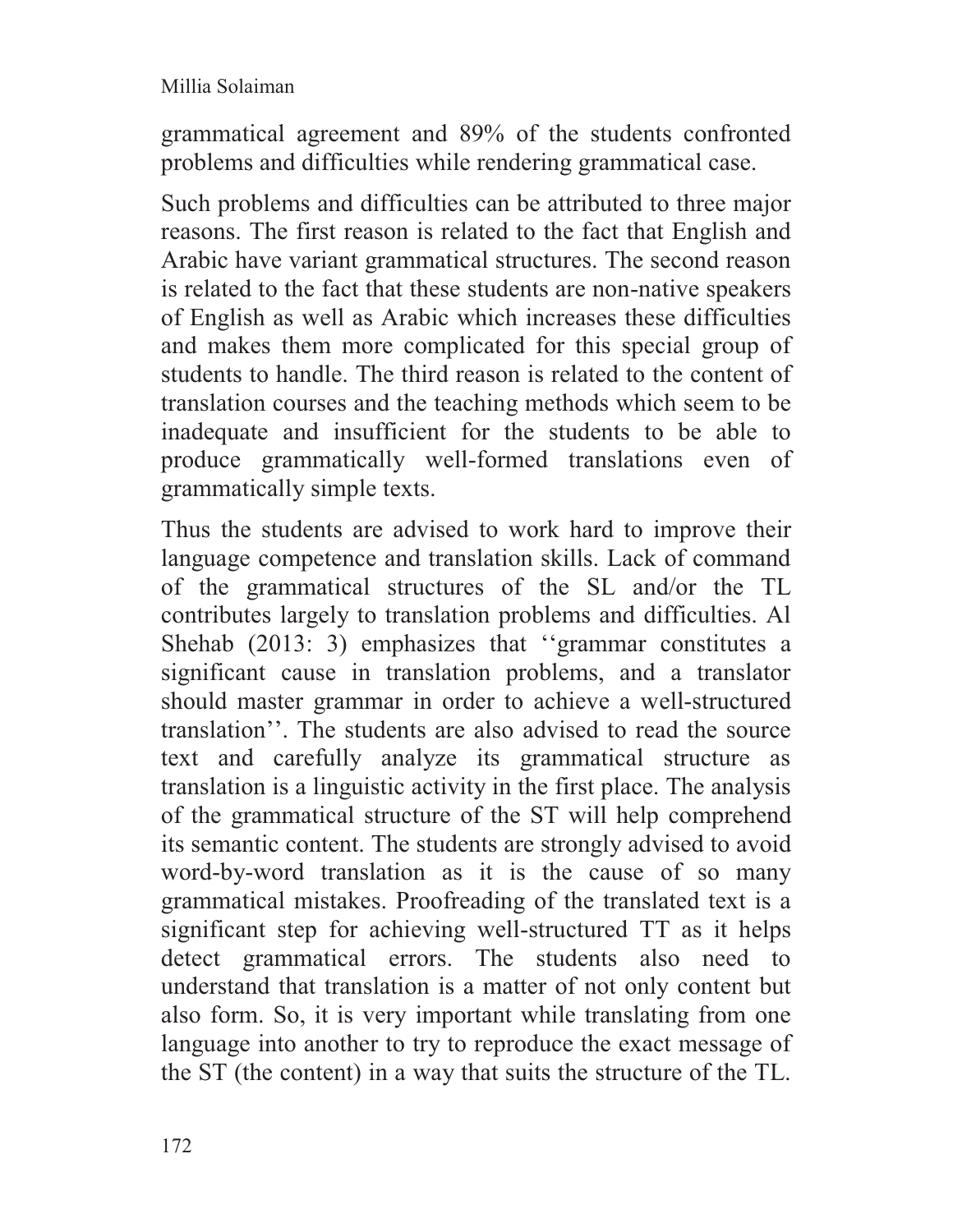In other words, how the content of the ST is presented in the TL (the form) is also crucial. Translation teachers are advised to redesign their translation courses and teaching practices to meet the students' levels, needs and expectations; taking into consideration that their students are non-native speakers of both English and Arabic. Moreover, teaching some aspects of translation theories, contrastive linguistics, text analysis, and error analysis would be of great help to the students.

**Notes:** 1. The second passage: 9 students did not translate the title, 2 students did not translate the third sentence, 2 students did not translate the fourth sentence and 3 students left the whole passage untranslated.

## **References**

- ALIM, SUHAYB. 2016. *Tareekh al-logha al-arabia wa waki3oha fi al-hind* (the History and Status of Arabic in India). Riyadh: King Abdullah bin Abdulazeez International Center for Arabic Language Services.
- AL-FARKH, MOHAMMAD ZARKAN. 2005. *Alwadhh fi alkwaa'd walia'rab* (A Simplification of Grammar and Parsing). Damascus: Published by the Author.
- AL GHUSSAIN, REEM. 2003. *Areas of Cultural and Linguistic Difficulties in English-Arabic Translation*. Durham: Durham University. Doctoral dissertation. Accessed on 10<sup>th</sup> December, 2018:http://etheses.duac.uk/1416.
- ALSHEHAB, MOHAMMD. 2013. Investigating the Syntactic Difficulties Which Encounter Translation Students at Irbid National University in Jordan from Arabic into English. *Arab World English Journal* (AWEJ), Special Issue on Translation No (2). 129-148.
- AZIZ, YOWELL Y. 1989. *A Contrastive Grammar of English and Arabic*. Mosul: Mousl University Press.
- BAKER, MONA. 1992. *In Other Words: A Coursebook on Translation*. London & New York: Routledge.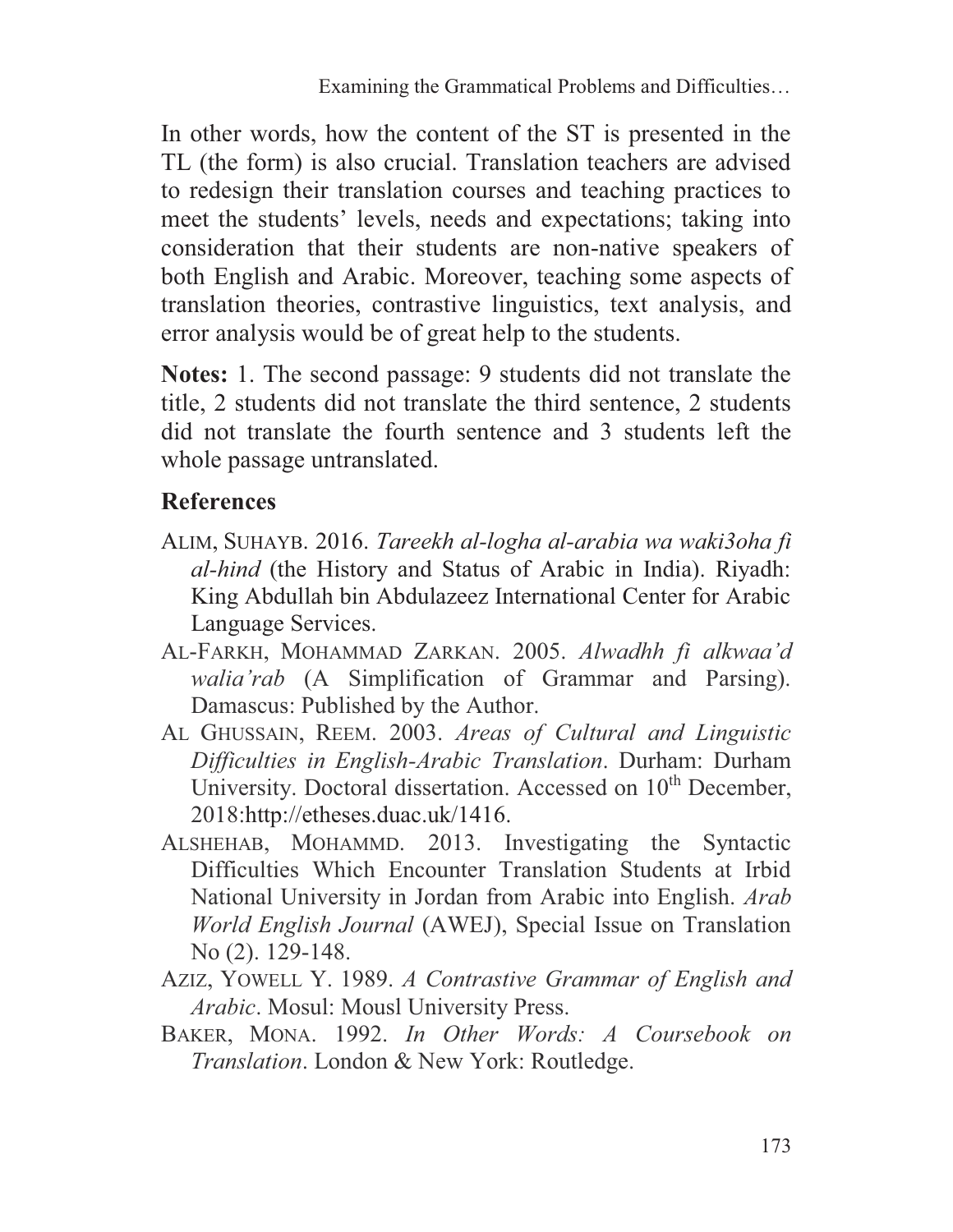- BASSNETT, SUSAN. 2002. *Translation Studies*. 3rd edn. London & New York: Routledge.
- BASTIN, GEORGES L. 2000. Evaluating Beginners' Re-expression and Creativity: A Positive Approach. *The Translator,* 6(2). 231-245. Accessed online: https://doi.org/10.1080/13556509.2000.10799067.
- CATFORD, JOHN CUNNISON. 1965. *A Linguistic Theory of Translation: An Essay in Applied Linguistics*. London: Oxford University Press.
- DEEB, ZHIA ALI. 2005. *A Taxonomy of Translation Problems in Translating from English to Arabic.* Newcastle: University of Newcastle. Doctoral dissertation.

Accessed online on  $10^{th}$  January, 2019: https://ethos.bl.uk/OrderDetails.do?did=1&uin=uk.bl.ethos. 420044.

- DICKINS, JAMES & HERVEY, SANDOR & HIGGINS, IAN. 2002. *Thinking Arabic Translation: A Course in Translation Methods: Arabic to English*. London: Routledge.
- DORNYEI, ZOLTAN. 2007. *Research Methods in Applied Linguistics: Quantitative, Qualitative and Mixed Methodologies*. New York: Oxford University Press.
- GHAZALA, HASAN. 1995. *Translation as Problems and Solutions: A Sourcebook for University Students and Trainee Translators.* Malta: ELGA Publication.
- JAKOBSON, ROMAN. 1959/2012. On Linguistic Aspects of Translation. In Venuti, Lawrance (ed.), *The Translation Studies Reader.* 3rd edn. 126-131. London & New York: Routledge.
- KHALIFA, ELSADIQ MOHAMED. 2015. Problems in Translating English and Arabic languages' Structure: Case Study of EFL Saudi Students in Shaqra University. *European Journal of English Language and Literature Studies*, 3(4). 22-34.
- KIDWAI, AYESHA. 2012. *The SLL&CS Research Handbook*. New Delhi: SLL&CS publications.
- KUSSMAUL, PAUL. 1995. *Training the Translator*. Amsterdam & Philadelphia: John Benjamins Publishing Company.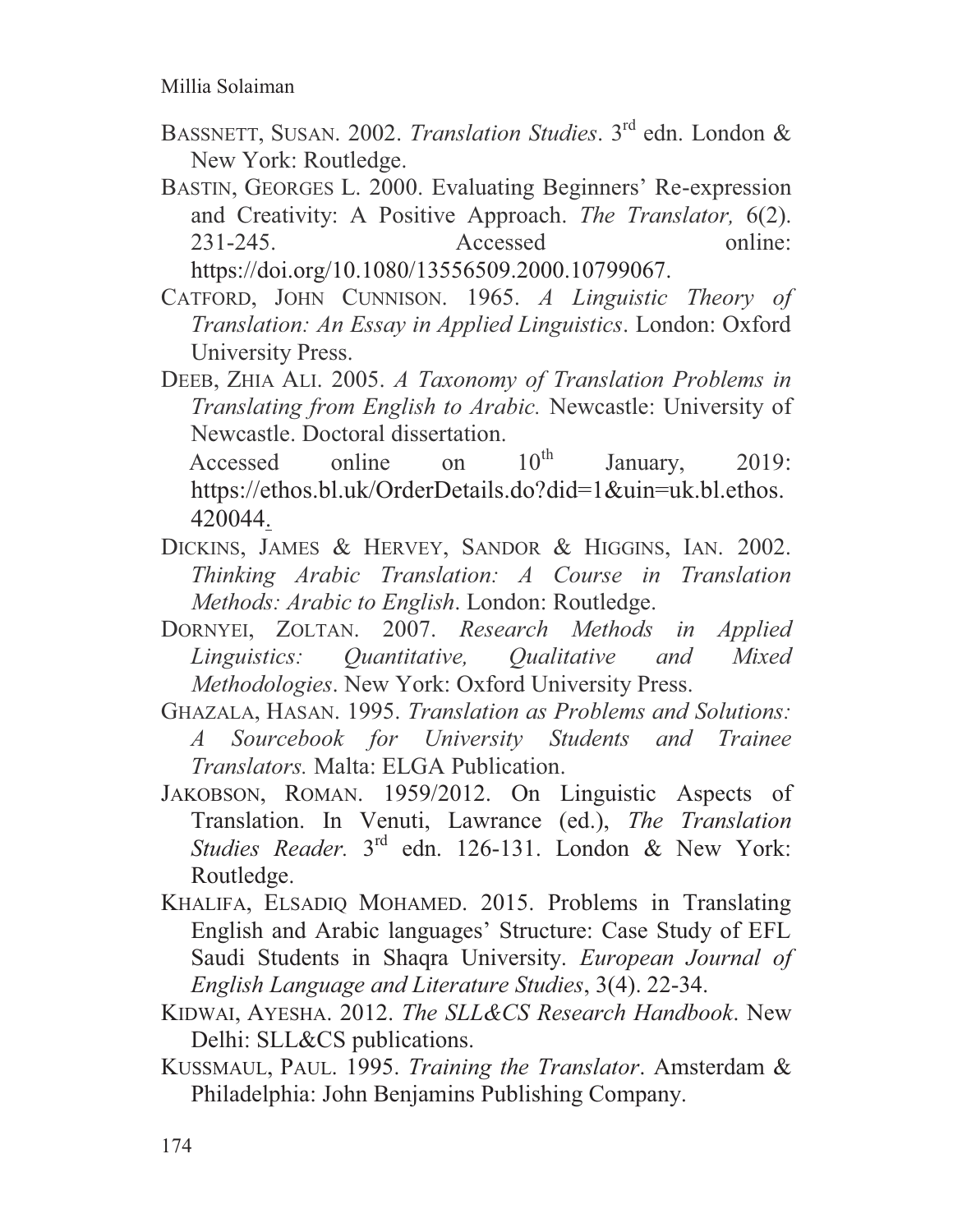- MUNDAY, JEREMY. 2008. *Introducing Translation Studies: Theories and Applications*. 2nd edn. London & New York: Routledge.
- NEWMARK, PETER. 1980. What Translation Theory is about? *Quinquereme*, 3 (1). 1-21.
- NEWMARK, PETER. 1981. *Approaches to Translation: Language Teaching Methodology Series*. Oxford & New York: Pergamon Press.
- NIDA, EUGENE. 1976. A Framework of the Analysis and Evaluation of Theories of Translation. In Brislin, Richard (ed.), *Translation: Applications and Research*. 48-91. New York: Garden Press.
- NIDA, EUGENE & Taber, Charles R. 1969. *The Theory and Practice of Translation*. Leiden: E. J. Brill.
- NORD, CHRISTIANE. 1991. *Text Analysis in Translation*. Amsterdam: Rodopi B.V.
- NORD, CHRISTIANE. 2005. *Text Analysis in Translation: Theory, Methodology and Didactic Application of a Model for Translation-oriented Text Analysis*. 2nd edn. Amsterdam: Rodopi B.V.
- PYM, ANTHONY. 1992. Translation Error Analysis and the Interface with Language Teaching. In Dollerup, Cay & Loddegaard, Anne (eds.), *Teaching Translation and Interpreting: Training, Talent and Experience.* 279-288. Amsterdam: John Benjamins.
- REISS, KATHARINA. 1971/2000. Type, Kind and Individuality of Text: Decision Making in Translation. In Venuti, Lawrence (ed.), *The Translation Studies Reader*. Translated by Susan Kitron. 160-171. London & New York: Routledge.
- WILLIAM, JENNY & CHESTERMAN, ANDREW. 2002. *The Map: A Beginner's Guide to Doing Research in Translation Studies*. Manchester: St. Jerome Publishing.

# **Appendixes**

1. For Arabic IPA Transcription

https://en.m.wikipedia.org/wiki/Help:IPA/Arabic